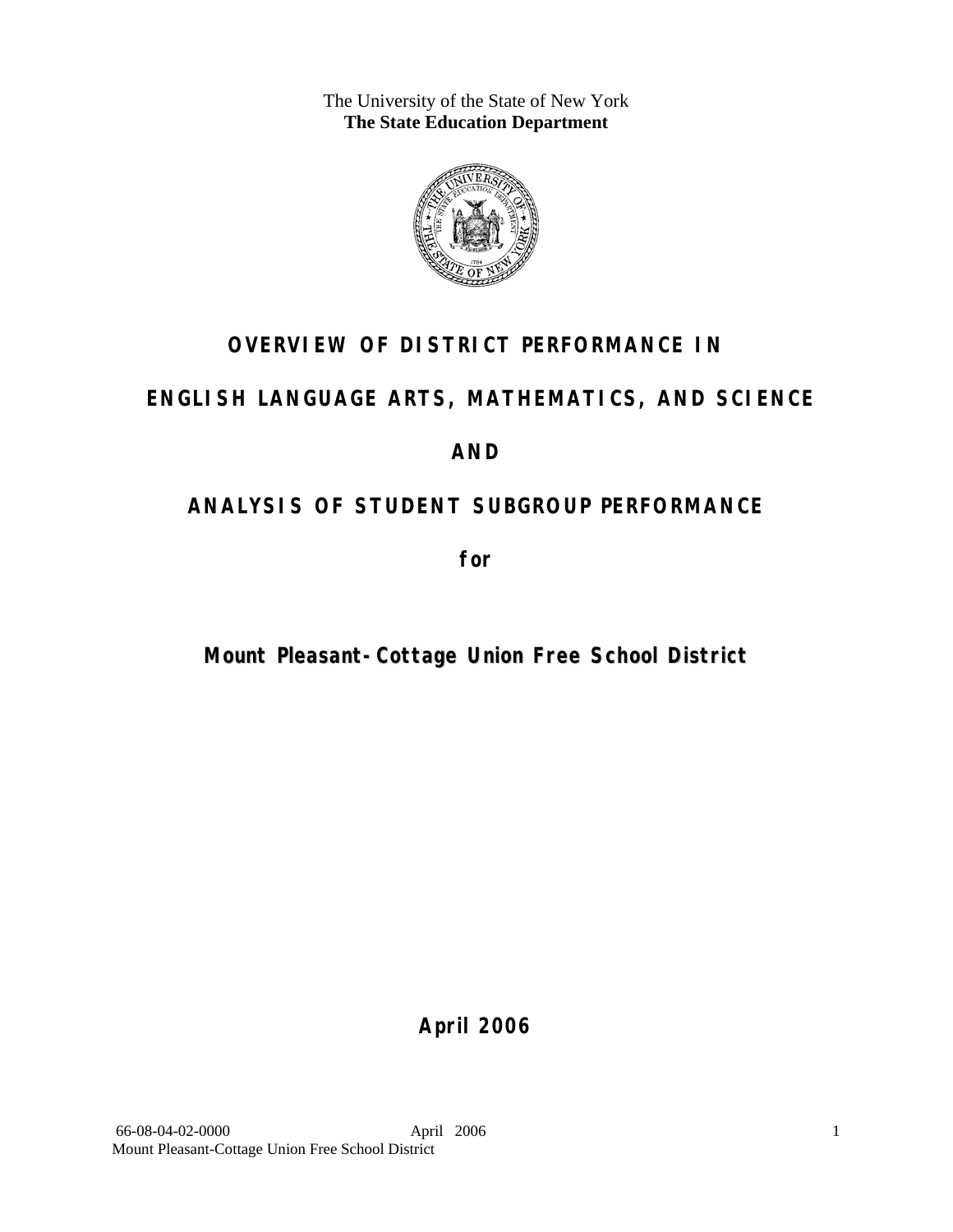### **THE UNIVERSITY OF THE STATE OF NEW YORK**

### **Regents of The University**

| Hollis                |
|-----------------------|
| New Rochelle          |
|                       |
| <b>North Syracuse</b> |
| New York              |
|                       |
| Buffalo               |
| Hartsdale             |
| Albany                |
| <b>Bronx</b>          |
| <b>Binghamton</b>     |
| Rochester             |
| New York              |
| <b>Brooklyn</b>       |
| <b>Great Neck</b>     |

### **President of The University and Commissioner of Education**

RICHARD P. MILLS

**Interim Deputy Commissioner for Elementary, Middle, Secondary and Continuing Education**  JEAN STEVENS

#### **Assistant Commissioner for Standards, Assessment and Reporting**  DAVID M. ABRAMS

#### **Coordinator, Information and Reporting Services**

MARTHA P. MUSSER

The State Education Department does not discriminate on the basis of age, color, religion, creed, disability, marital status, veteran status, national origin, race, gender, genetic predisposition or carrier status, or sexual orientation in its educational programs, services and activities. Portions of this publication can be made available in a variety of formats, including braille, large print or audio tape, upon request. Inquiries concerning this policy of nondiscrimination should be directed to the Department's Office for Diversity, Ethics, and Access, Room 530, Education Building, Albany, NY 12234. **Requests for additional copies of this publication may be made by contacting the Publications Sales Desk, Room 309, Education Building, Albany, NY 12234.** 

Please address all correspondence about this report that is not related to data corrections to:

*School Report Card Coordinator Information and Reporting Services Team New York State Education Department Room 863 EBA 89 Washington Avenue Albany, NY 12234*  E-mail: *RPTCARD@mail.nysed.gov*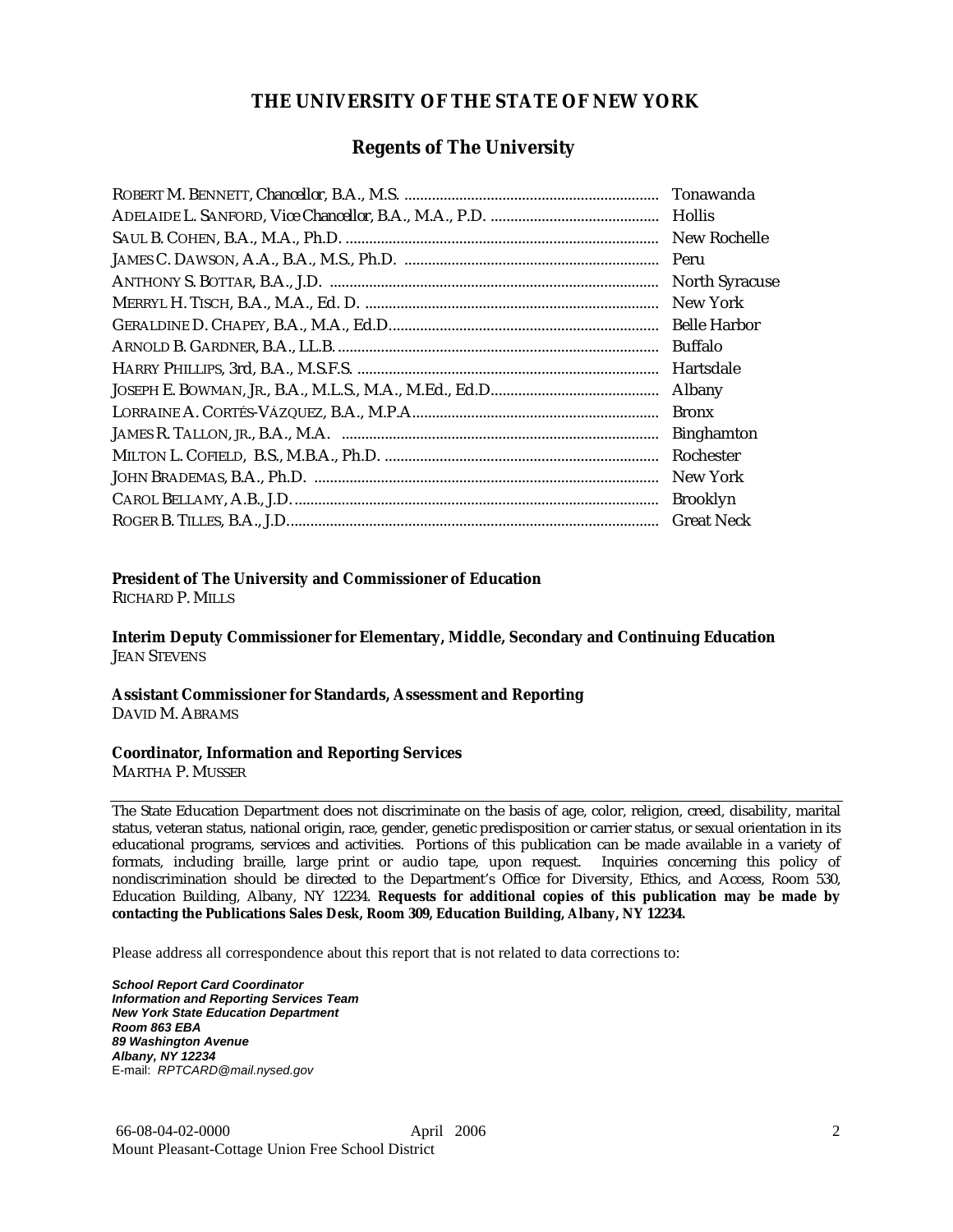The *New York State District Report Card* is an important part of the Board of Regents effort to raise learning standards for all students. It provides information to the public on student performance and other measures of district performance. Knowledge gained from the district report card on a district's strengths and weaknesses can be used to improve instruction and services to students.

The *New York State District Report Card* consists of three parts: the *Overview of District Performance in English Language Arts, Mathematics, and Science and Analysis of Student Subgroup Performance,* the *Comprehensive Information Report,* and the *Accountability Status Report.* The *Overview and Analysis* presents performance data on measures required by the federal No Child Left Behind Act: English, mathematics, science, and graduation rate. Performance data on other State assessments can be found in the *Comprehensive Information Report*. The *Accountability Status Report* provides information as to whether a district is making adequate progress toward enabling all students to achieve proficiency in English and mathematics.

State assessments are designed to help ensure that all students reach high learning standards. They show whether students are getting the foundation knowledge they need to succeed at the elementary, middle, and commencement levels and beyond. The State requires that students who are not making appropriate progress toward the standards receive academic intervention services.

In the *Overview*, performance on the elementary- and middle-level assessments in English language arts, mathematics, and science is reported in terms of mean scores and the percentage of students scoring at each of the four levels. These levels indicate performance on the standards from seriously deficient to advanced proficiency. Regents examination scores are reported in four score ranges. Scores of 65 to 100 are passing; scores of 55 to 64 earn credit toward a local diploma (with the approval of the local board of education). Though each elementary- and middle-level assessment is administered to students in a specific grade, secondary-level assessments are taken by students when they complete the coursework for the core curriculum. Therefore, the performance of students at the secondary level is measured for a student cohort rather than a group of students at a particular grade level. Students are grouped in cohorts according to the year in which they first entered grade 9.

The assessment data in the *Overview and Analysis* are for all tested students in the district, including general-education students and students with disabilities. In the *Overview*, each district's performance is compared with that of all public schools statewide. In the *Analysis*, performance is disaggregated by race/ethnicity, disability status, gender, limited English proficient status, income level, and migrant status.

Explanations of terms referred to or symbols used in this part of the district report card may be found in the glossary on the last page. Further information on the district report card may be found in the guide, *Understanding Your School Report Card: April 2006*, available on the Information and Reporting Services Web site at www.emsc.nysed.gov/irts.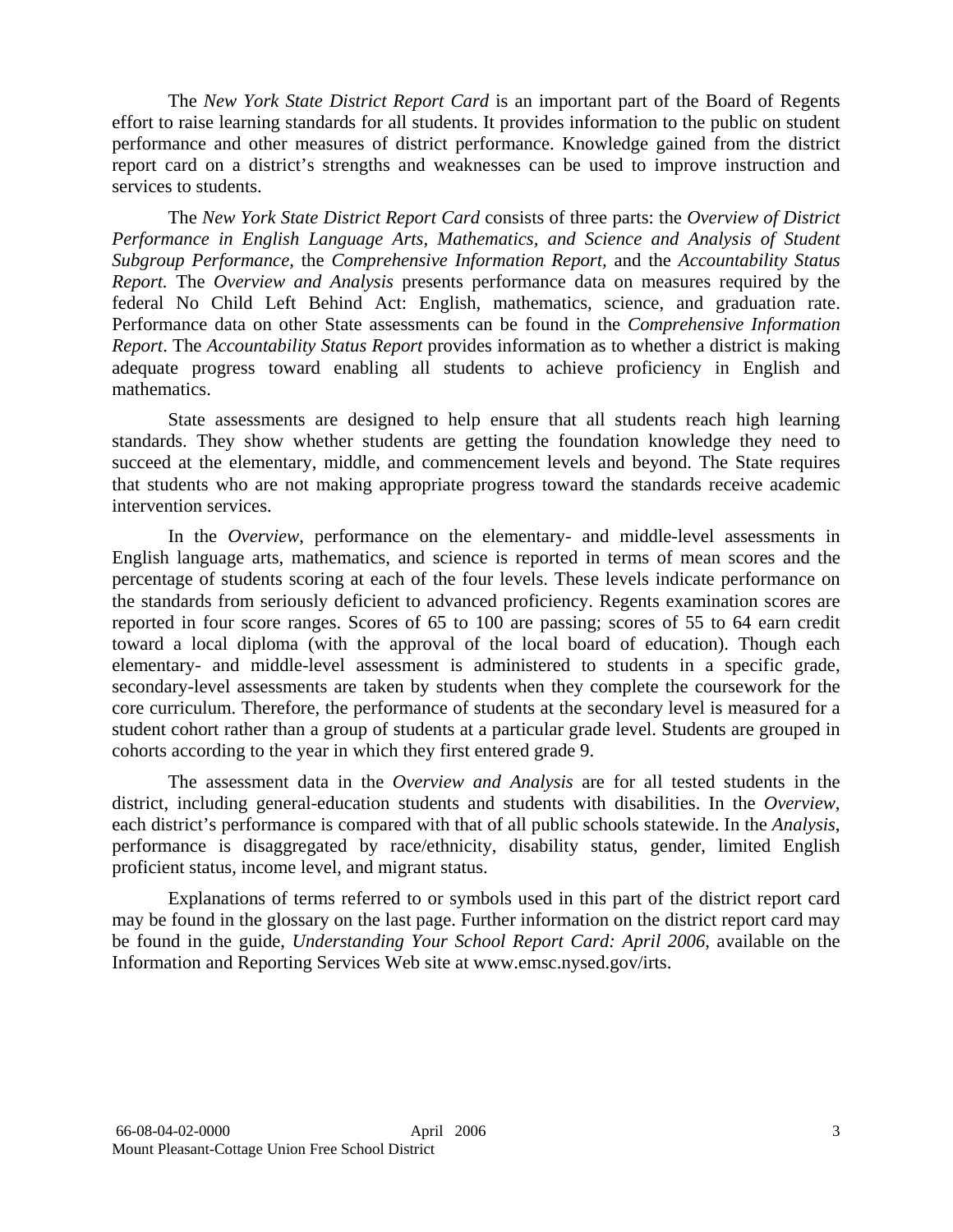# **Overview of District Performance in English Language Arts, Mathematics, and Science**

## **District Profile**

| Superintendent:     | Norman Freimark |             | Phone: | (914)769-0456             |
|---------------------|-----------------|-------------|--------|---------------------------|
| <b>Organization</b> |                 | Grade Range |        | <b>Student Enrollment</b> |
| $2004 - 05$         |                 | ΝA          |        | 365                       |

| 2003-04 District-wide Total Expenditure per Pupil      | \$0      |
|--------------------------------------------------------|----------|
| 2003-04 NYS Public Schools Total Expenditure per Pupil | \$13.826 |

### **2004–05 Core Classes Taught by Highly Qualified Teachers\***

| <b>Total Number of</b><br><b>Core Classes</b> | <b>Percent Taught</b><br>by Highly<br>Qualified<br><b>Teachers</b> |
|-----------------------------------------------|--------------------------------------------------------------------|
| 111                                           | 79%                                                                |

\*To meet the federal definition of "highly qualified," public school teachers of core academic subjects must have at least a bachelor's degree and be State certified for and demonstrate subject matter competency in the core academic subject(s) they teach.

### **2004–05 Teachers with No Valid Teaching Certificate\***

| <b>Total Number of</b><br><b>Teachers</b> | <b>Percent with No</b><br><b>Valid Teaching</b><br><b>Certificate</b> |
|-------------------------------------------|-----------------------------------------------------------------------|
| 60                                        | ሰ%                                                                    |

\*Includes teachers with a modified temporary license.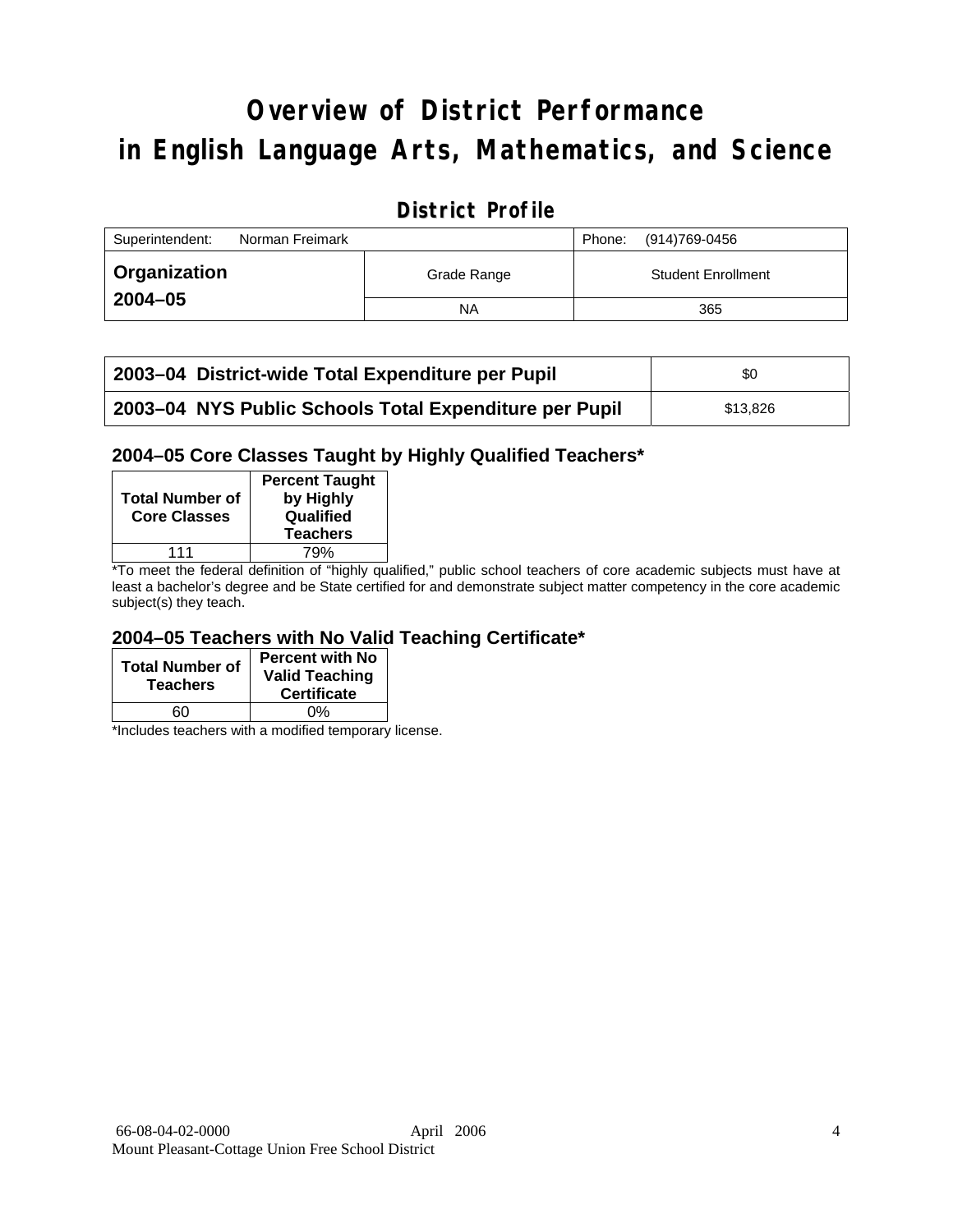English Language Arts



Percentages less than 0.51 will appear as zero because of rounding.

|                                               | <b>Counts of Students</b> |                    |                    |                    |                     |                   |  |
|-----------------------------------------------|---------------------------|--------------------|--------------------|--------------------|---------------------|-------------------|--|
| <b>Performance at</b><br><b>This District</b> | Level 1<br>455-602        | Level 2<br>603-644 | Level 3<br>645-691 | Level 4<br>692-800 | <b>Total Tested</b> | <b>Mean Score</b> |  |
| Feb 2003                                      |                           |                    |                    |                    |                     | 534               |  |
| <b>Feb 2004</b>                               |                           |                    |                    |                    |                     | 609               |  |
| Feb 2005                                      |                           |                    |                    |                    |                     | 562               |  |

|         | Elementary-Level English Language Arts Levels - Listening, Reading, and Writing Standards                     |
|---------|---------------------------------------------------------------------------------------------------------------|
| Level 4 | These students <b>exceed the standards</b> and are moving toward high performance on the Regents examination. |
| Level 3 | These students meet the standards and, with continued steady growth, should pass the Regents examination.     |
| Level 2 | These students need extra help to meet the standards and pass the Regents examination.                        |
| Level 1 | These students have serious academic deficiencies.                                                            |

**Performance of Limited English Proficient Students Taking the New York State English as a Second Language Achievement Test (NYSESLAT) as the Measure of English Language Arts Achievement**

| Grade 4 | Level 1 | Level 2 | Levels $3 & 4$ | <b>Total Tested</b> |
|---------|---------|---------|----------------|---------------------|
| 2005    |         |         |                |                     |

### **Performance of Students with Severe Disabilities on the New York State Alternate Assessment (NYSAA) in English**

| <b>Elementary Level</b> | AA-Level | AA-Level 2 | AA-Level 3 | AA–Level ∖ | <b>Total Tested</b> |
|-------------------------|----------|------------|------------|------------|---------------------|
| 2004-05                 |          |            |            |            |                     |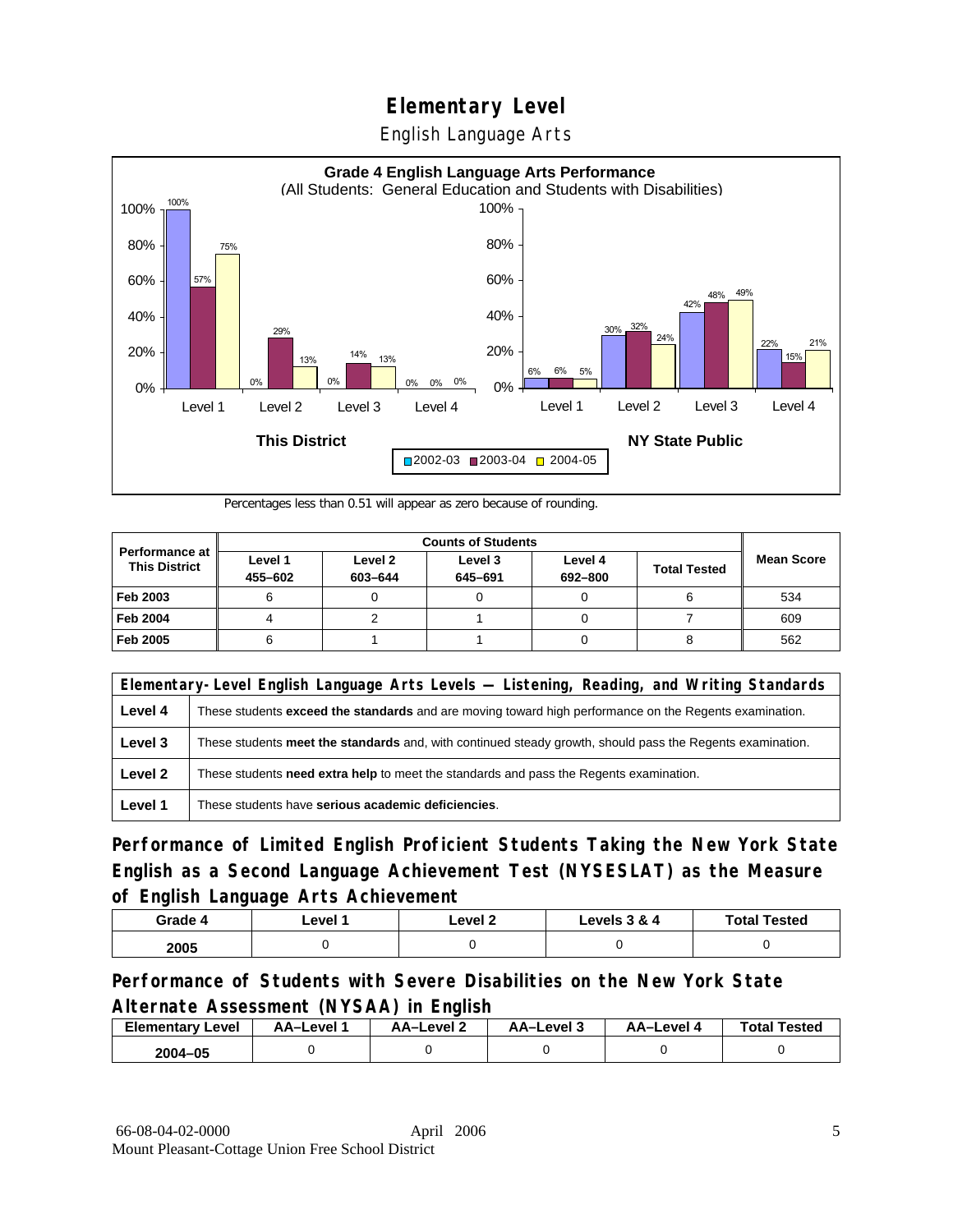### Mathematics



Percentages less than 0.51 will appear as zero because of rounding.

|                                               | <b>Counts of Students</b> |                    |                    |                    |                     |                   |  |
|-----------------------------------------------|---------------------------|--------------------|--------------------|--------------------|---------------------|-------------------|--|
| <b>Performance at</b><br><b>This District</b> | Level 1<br>448-601        | Level 2<br>602-636 | Level 3<br>637-677 | Level 4<br>678-810 | <b>Total Tested</b> | <b>Mean Score</b> |  |
| May 2003                                      |                           |                    |                    |                    |                     | 590               |  |
| May 2004                                      |                           |                    |                    |                    |                     | 626               |  |
| May 2005                                      |                           |                    |                    |                    |                     | 632               |  |

|         | Elementary-Level Mathematics Levels -                                                                         |  |  |  |  |
|---------|---------------------------------------------------------------------------------------------------------------|--|--|--|--|
|         | Knowledge, Reasoning, and Problem-Solving Standards                                                           |  |  |  |  |
| Level 4 | These students <b>exceed the standards</b> and are moving toward high performance on the Regents examination. |  |  |  |  |
| Level 3 | These students meet the standards and, with continued steady growth, should pass the Regents examination.     |  |  |  |  |
| Level 2 | These students <b>need extra help</b> to meet the standards and pass the Regents examination.                 |  |  |  |  |
| Level 1 | These students have serious academic deficiencies.                                                            |  |  |  |  |

**Performance of Students with Severe Disabilities on the New York State Alternate Assessment (NYSAA) in Mathematics** 

| <b>Elementary</b><br>Level | AA-Level | AA-Level 2 | AA-Level 3 | AA-Level 4 | <b>Total Tested</b> |
|----------------------------|----------|------------|------------|------------|---------------------|
| 2004-05                    |          |            |            |            |                     |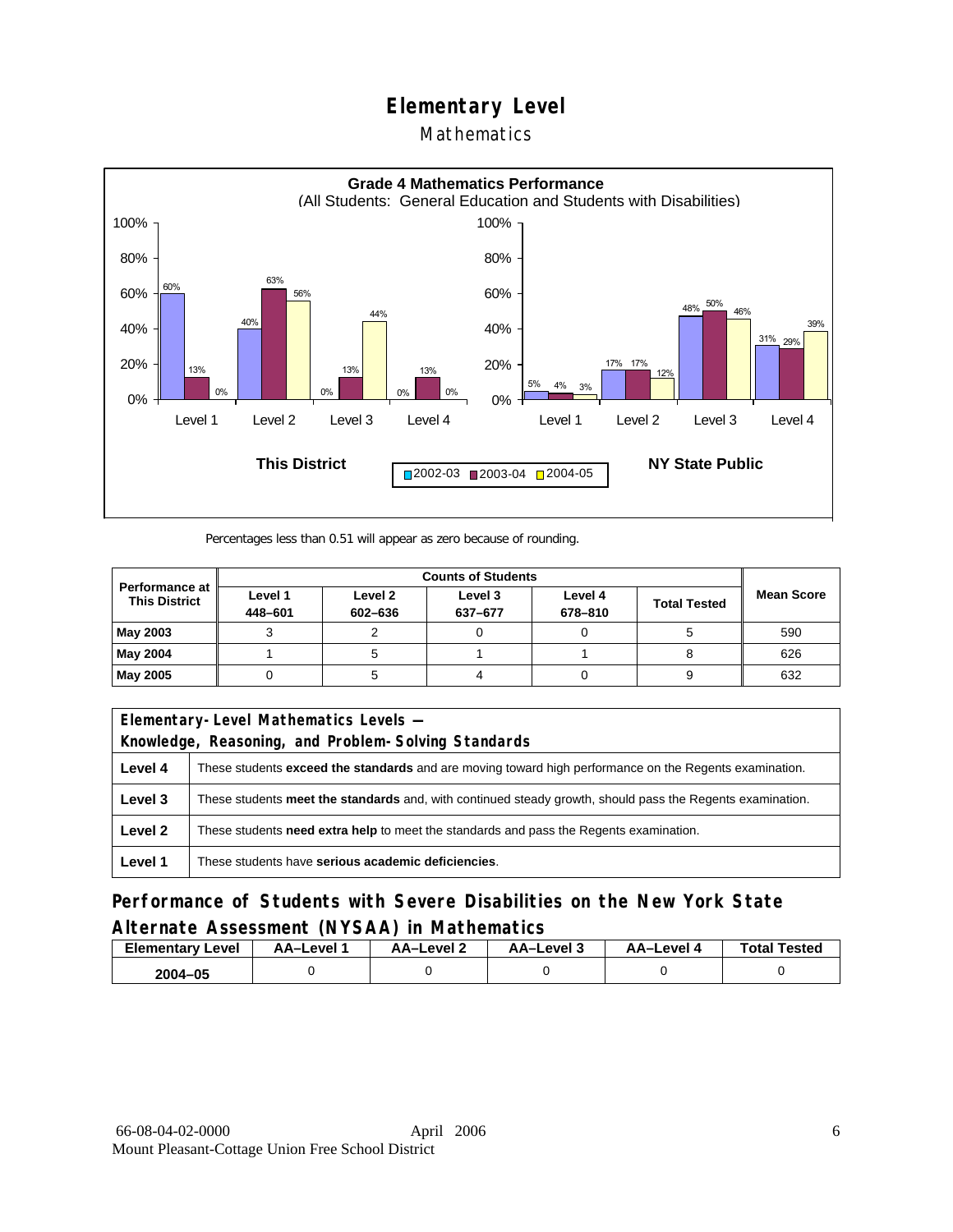Science\*



Percentages less than 0.51 will appear as zero because of rounding.

| <b>Performance at</b><br><b>This District</b> | Level 1<br>$0 - 44$ | Level 2<br>$45 - 64$ | Level 3<br>$65 - 84$ | Level 4<br>85-100 | <b>Total Tested</b> | <b>Mean Score</b> |
|-----------------------------------------------|---------------------|----------------------|----------------------|-------------------|---------------------|-------------------|
| May 2004                                      |                     |                      |                      |                   |                     | 68                |
| <b>May 2005</b>                               |                     |                      |                      |                   |                     | 53                |

| Elementary-Level Science Levels -                   |                                                                                                               |  |  |  |
|-----------------------------------------------------|---------------------------------------------------------------------------------------------------------------|--|--|--|
| Knowledge, Reasoning, and Problem-Solving Standards |                                                                                                               |  |  |  |
| Level 4                                             | These students <b>exceed the standards</b> and are moving toward high performance on the Regents examination. |  |  |  |
| Level 3                                             | These students meet the standards and, with continued steady growth, should pass the Regents examination.     |  |  |  |
| Level 2                                             | These students <b>need extra help</b> to meet the standards and pass the Regents examination.                 |  |  |  |
| Level 1                                             | These students have serious academic deficiencies.                                                            |  |  |  |

### **Performance of Students with Severe Disabilities on the New York State Alternate Assessment (NYSAA) in Science**

| Elementary<br>Level | AA-Level | AA–Level ∠ | AA-Level 3 | AA-Level 4 | <b>Total Tested</b> |
|---------------------|----------|------------|------------|------------|---------------------|
| 2004-05             |          |            |            |            |                     |

\*Only two years of data are shown because a new assessment in elementary-level science was administered for the first time in 2003–04.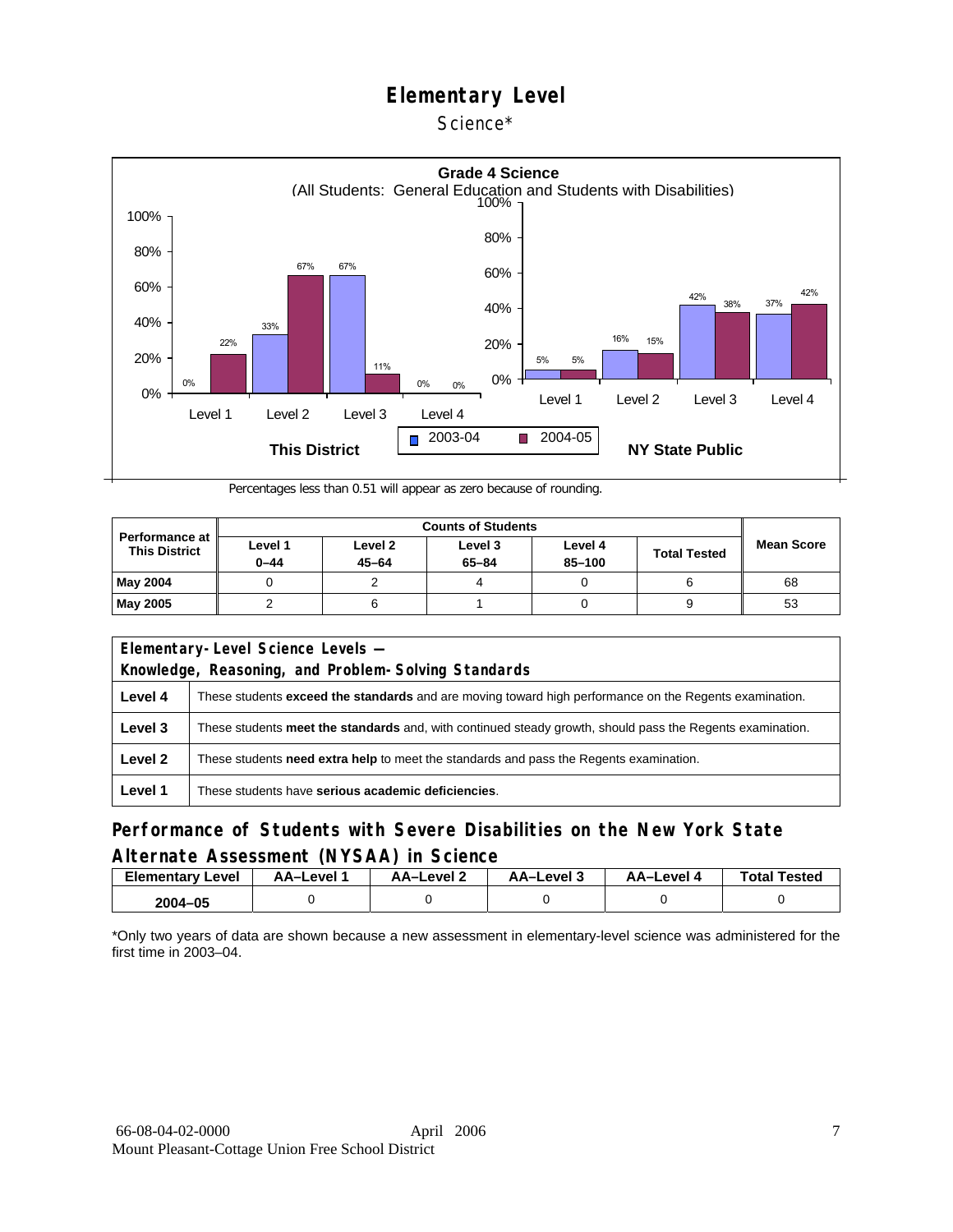### English Language Arts



Percentages less than 0.51 will appear as zero because of rounding.

|                                               |                    | <b>Counts of Students</b> |                    |                    |                     |                   |  |  |  |
|-----------------------------------------------|--------------------|---------------------------|--------------------|--------------------|---------------------|-------------------|--|--|--|
| <b>Performance at</b><br><b>This District</b> | Level 1<br>527-657 | Level 2<br>658-696        | Level 3<br>697-736 | Level 4<br>737-830 | <b>Total Tested</b> | <b>Mean Score</b> |  |  |  |
| January 2003                                  | 14                 | 16                        |                    |                    | 31                  | 660               |  |  |  |
| January 2004                                  | 26                 |                           |                    |                    | 34                  | 642               |  |  |  |
| January 2005                                  |                    | 16                        |                    |                    | 28                  | 662               |  |  |  |

|         | Middle-Level English Language Arts Levels — Listening, Reading, and Writing Standards                     |  |  |  |  |
|---------|-----------------------------------------------------------------------------------------------------------|--|--|--|--|
| Level 4 | These students exceed the standards and are moving toward high performance on the Regents examination.    |  |  |  |  |
| Level 3 | These students meet the standards and, with continued steady growth, should pass the Regents examination. |  |  |  |  |
| Level 2 | These students <b>need extra help</b> to meet the standards and pass the Regents examination.             |  |  |  |  |
| Level 1 | These students have serious academic deficiencies.                                                        |  |  |  |  |

**Performance of Limited English Proficient Students Taking the New York State English as a Second Language Achievement Test (NYSESLAT) as the Measure of English Language Arts Achievement**

| Grade 8 | ∟evel ∶ | Level 2 | Levels 3 & 4 | <b>Total Tested</b> |
|---------|---------|---------|--------------|---------------------|
| 2005    |         |         |              |                     |

**Performance of Students with Severe Disabilities on the New York State Alternate Assessment (NYSAA) in English** 

| <b>Middle Level</b> | AA–Level | <b>AA-Level 2</b> | AA-Level 3 | AA-Level 4 | <b>Total Tested</b> |
|---------------------|----------|-------------------|------------|------------|---------------------|
| 2004-05             |          |                   |            |            |                     |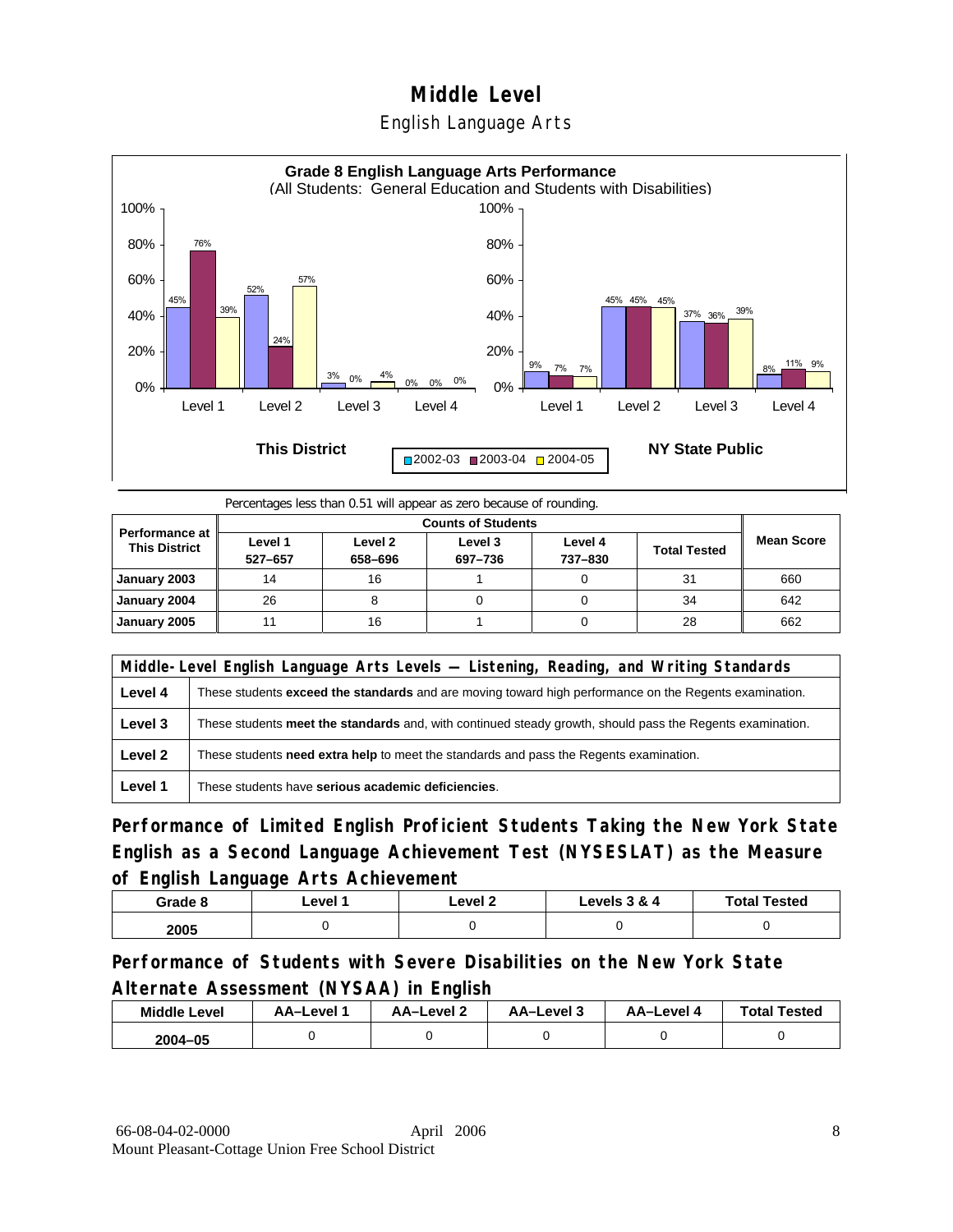### **Mathematics**



Percentages less than 0.51 will appear as zero because of rounding.

|                                               |                    | <b>Counts of Students</b> |                    |                    |                     |                   |  |  |  |
|-----------------------------------------------|--------------------|---------------------------|--------------------|--------------------|---------------------|-------------------|--|--|--|
| <b>Performance at</b><br><b>This District</b> | Level 1<br>517-680 | Level 2<br>681-715        | Level 3<br>716-759 | Level 4<br>760-882 | <b>Total Tested</b> | <b>Mean Score</b> |  |  |  |
| May 2003                                      | 37                 |                           |                    |                    | 45                  | 638               |  |  |  |
| May 2004                                      | 21                 |                           |                    |                    | 32                  | 646               |  |  |  |
| May 2005                                      | 23                 |                           |                    |                    | 33                  | 667               |  |  |  |

|         | Middle-Level Mathematics Levels — Knowledge, Reasoning, and Problem-Solving Standards                         |  |  |  |  |
|---------|---------------------------------------------------------------------------------------------------------------|--|--|--|--|
| Level 4 | These students <b>exceed the standards</b> and are moving toward high performance on the Regents examination. |  |  |  |  |
| Level 3 | These students meet the standards and, with continued steady growth, should pass the Regents examination.     |  |  |  |  |
| Level 2 | These students need extra help to meet the standards and pass the Regents examination.                        |  |  |  |  |
| Level 1 | These students have serious academic deficiencies.                                                            |  |  |  |  |

### **Performance of Students with Severe Disabilities on the New York State Alternate Assessment (NYSAA) in Mathematics**

| <b>Middle Level</b> | AA–Level | AA-Level 2 | AA–Level 3 | AA–Level 4 | <b>Total Tested</b> |
|---------------------|----------|------------|------------|------------|---------------------|
| 2004–05             |          |            |            |            |                     |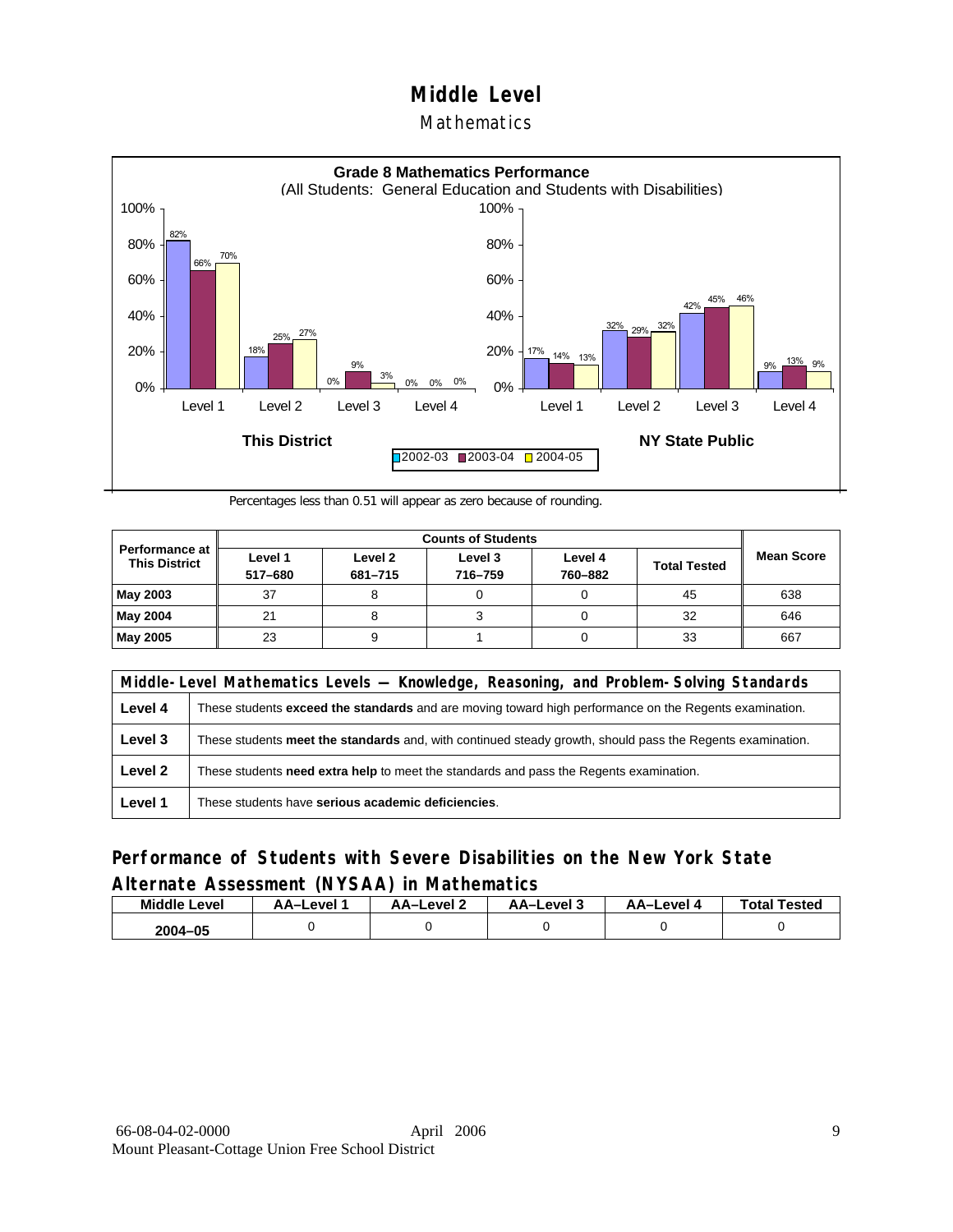#### **Science**



#### Percentages less than 0.51 will appear as zero because of rounding.

| <b>Performance at This District</b> |                             |         | <b>Mean Score</b>  |         |         |              |    |
|-------------------------------------|-----------------------------|---------|--------------------|---------|---------|--------------|----|
|                                     |                             | Level 1 | Level <sub>2</sub> | Level 3 | Level 4 | Total Tested |    |
| January/                            | <b>Middle-Level Science</b> | 5       | 13                 |         |         | 20           | 54 |
| <b>June 2003</b>                    | <b>Regents Science</b>      |         |                    |         |         |              |    |
| January/                            | <b>Middle-Level Science</b> | 10      | 12                 |         |         | 26           | 49 |
| <b>June 2004</b>                    | <b>Regents Science</b>      |         |                    |         |         |              |    |
| January/                            | <b>Middle-Level Science</b> | 8       | 11                 |         |         | 23           | 49 |
| <b>June 2005</b>                    | <b>Regents Science</b>      |         |                    |         |         |              |    |

|         | Middle-Level Science Levels — Knowledge, Reasoning, and Problem-Solving Standards*                                                                                                                  |  |  |  |  |
|---------|-----------------------------------------------------------------------------------------------------------------------------------------------------------------------------------------------------|--|--|--|--|
| Level 4 | These students <b>exceed the standards</b> on the middle-level science test and are moving toward high performance<br>on the Regents examinations or score 85-100 on a Regents science examination. |  |  |  |  |
| Level 3 | These students meet the standards on the middle-level science test and, with continued steady growth, should<br>pass the Regents examinations or score 65–84 on a Regents science examination.      |  |  |  |  |
| Level 2 | These students need extra help to meet the standards for middle-level science and to pass the Regents<br>examinations or score 55–64 on a Regents science examination.                              |  |  |  |  |
| Level 1 | These students have serious academic deficiencies as evidenced in the middle-level science test or score 0-54<br>on a Regents science examination.                                                  |  |  |  |  |

\*Students may demonstrate proficiency in middle-level science by scoring at Level 3 or above on the middle-level science test or by scoring 65 or above on a Regents examination in science.

### **Performance of Students with Severe Disabilities on the New York State Alternate Assessment (NYSAA) in Science**

| <b>Middle Level</b> | AA–Level | AA-Level 2 | AA-Level 3 | AA-Level | <b>Total Tested</b> |
|---------------------|----------|------------|------------|----------|---------------------|
| 2004-05             |          |            |            |          |                     |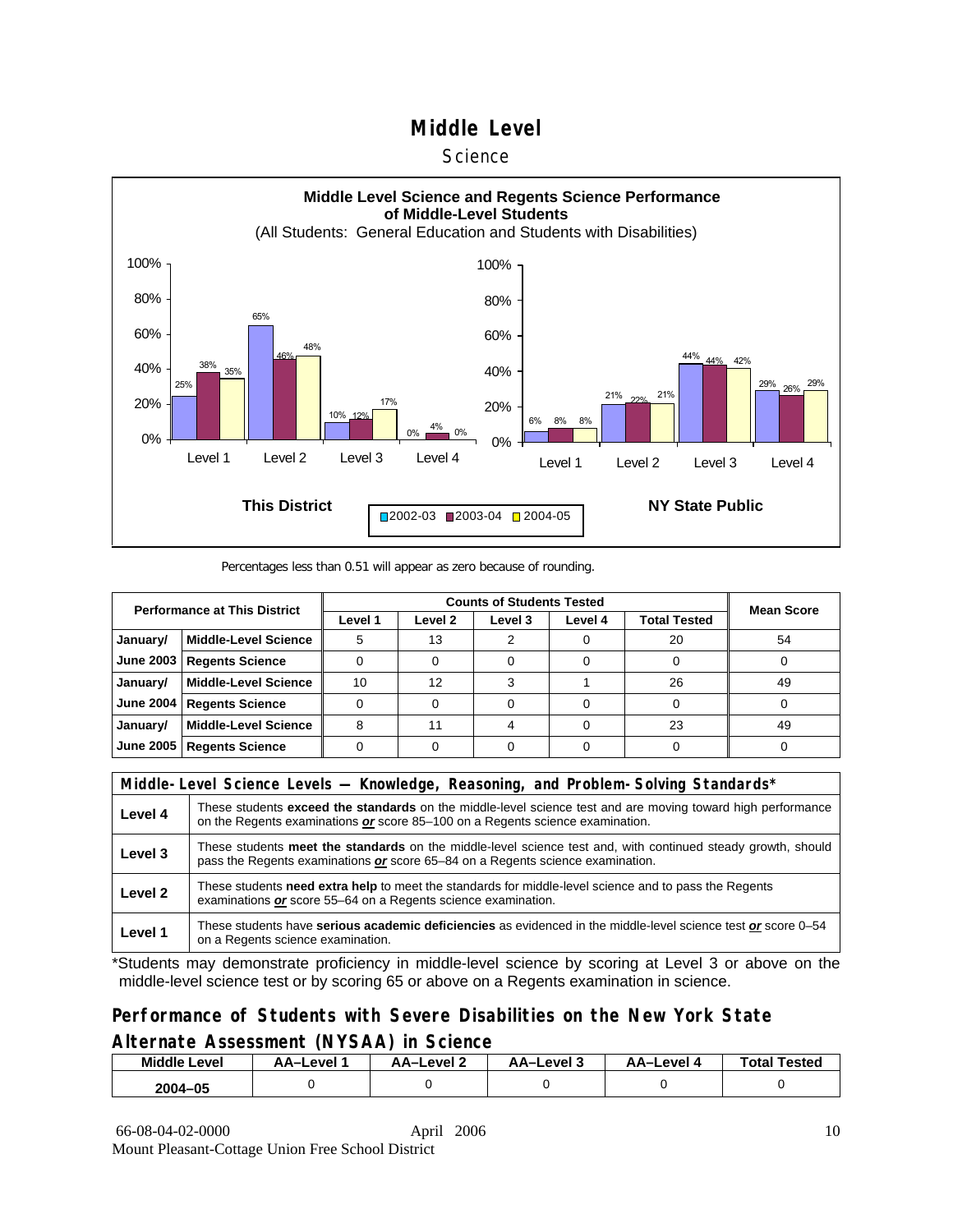# **High School English Achievement after Four Years of Instruction**

 The graphs and tables below present performance of the 1999, 2000, and 2001 district accountability cohort members, four years after entering grade 9, in meeting the graduation assessment requirement in English. In the graph, students passing approved alternatives to this examination are counted as scoring in the 65 to 84 range. RCT results are not included in the graph. The data in these tables and charts show the performance of the cohorts as of June  $30<sup>th</sup>$  of the fourth year after first entering grade 9.



Percentages less than 0.51 will appear as zero because of rounding.

|             | English Graduation Requirement Achievement after Four Years of High School* |                                          |                                           |                                           |                                            |                                       |  |  |  |  |  |  |
|-------------|-----------------------------------------------------------------------------|------------------------------------------|-------------------------------------------|-------------------------------------------|--------------------------------------------|---------------------------------------|--|--|--|--|--|--|
|             | <b>Cohort Members</b><br><b>All Students</b>                                | <b>Highest Score</b><br>Between 0 and 54 | <b>Highest Score</b><br>Between 55 and 64 | <b>Highest Score</b><br>Between 65 and 84 | <b>Highest Score</b><br>Between 85 and 100 | Approved<br><b>Alternative Credit</b> |  |  |  |  |  |  |
|             |                                                                             |                                          |                                           |                                           |                                            |                                       |  |  |  |  |  |  |
| 1999 Cohort |                                                                             |                                          |                                           |                                           |                                            |                                       |  |  |  |  |  |  |
| 2000 Cohort | 19                                                                          |                                          |                                           |                                           |                                            |                                       |  |  |  |  |  |  |
| 2001 Cohort | 16                                                                          |                                          |                                           |                                           |                                            |                                       |  |  |  |  |  |  |

\*Assessments used to determine counts in this table include the Regents examination in comprehensive English, the component retest in English, and approved alternatives.

| Performance of Students Who Took the Regents<br><b>Competency Tests in Reading and Writing to</b><br>Meet the Graduation Requirement* |                        |                                                |  |  |  |  |  |  |  |
|---------------------------------------------------------------------------------------------------------------------------------------|------------------------|------------------------------------------------|--|--|--|--|--|--|--|
|                                                                                                                                       | <b>Passed the RCTs</b> | <b>Failed RCT in Reading</b><br>and/or Writing |  |  |  |  |  |  |  |
| 1999 Cohort                                                                                                                           |                        |                                                |  |  |  |  |  |  |  |
| 2000 Cohort                                                                                                                           | っ                      |                                                |  |  |  |  |  |  |  |
| 2001 Cohort                                                                                                                           |                        |                                                |  |  |  |  |  |  |  |

\*Includes only students eligible for the safety net who did not score 55 or higher on the Regents examination or an approved alternative.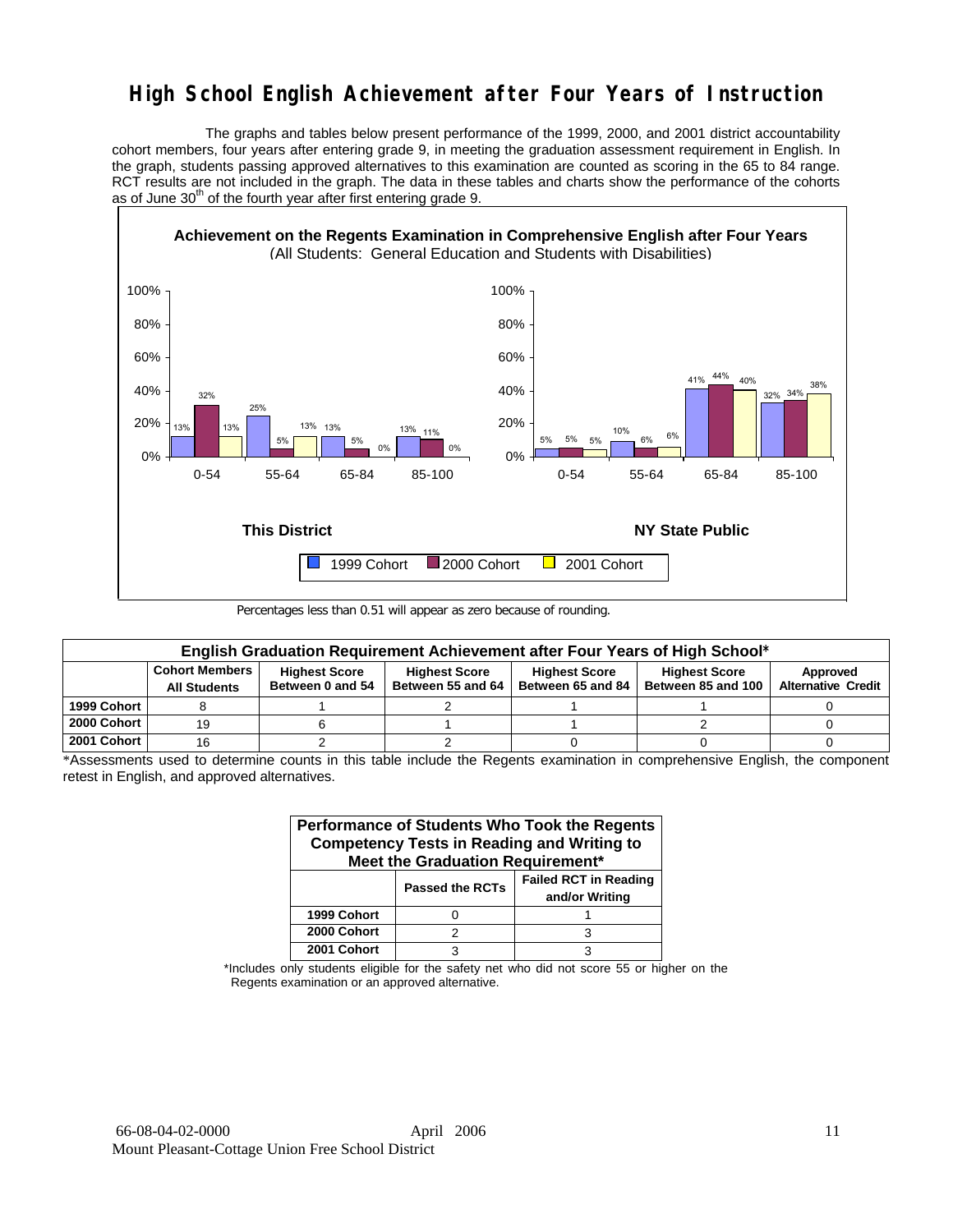# **High School Mathematics Achievement after Four Years of Instruction**

The graphs and tables below present performance of the 1999, 2000, and 2001 district accountability cohort members, four years after entering grade 9, in meeting the graduation assessment requirement in mathematics. In the graph, students passing approved alternatives to these examinations are counted as scoring in the 65 to 84 range. RCT results are not included in the graph. The data in these tables and charts show the performance of the cohorts as of June  $30<sup>th</sup>$  of the fourth year after first entering grade 9.



Percentages less than 0.51 will appear as zero because of rounding.

|             | Mathematics Graduation Requirement Achievement after Four Years of High School* |  |                      |                      |                                                                                            |          |  |  |  |  |  |
|-------------|---------------------------------------------------------------------------------|--|----------------------|----------------------|--------------------------------------------------------------------------------------------|----------|--|--|--|--|--|
|             | <b>Highest Score</b><br><b>Cohort Members</b>                                   |  | <b>Highest Score</b> | <b>Highest Score</b> |                                                                                            | Approved |  |  |  |  |  |
|             | <b>All Students</b>                                                             |  |                      |                      | Between 0 and 54 Between 55 and 64 Between 65 and 84 Between 85 and 100 Alternative Credit |          |  |  |  |  |  |
| 1999 Cohort |                                                                                 |  |                      |                      |                                                                                            |          |  |  |  |  |  |
| 2000 Cohort | 19                                                                              |  |                      |                      |                                                                                            |          |  |  |  |  |  |
| 2001 Cohort | 16                                                                              |  |                      |                      |                                                                                            |          |  |  |  |  |  |

\*Assessments used to determine counts in this table include a Regents examination in mathematics, the component retest in mathematics and approved alternatives.

| Performance of Students Who Took the Regents<br><b>Competency Test in Mathematics to Meet the</b><br><b>Graduation Requirement*</b> |                |                                          |  |  |  |  |  |  |
|-------------------------------------------------------------------------------------------------------------------------------------|----------------|------------------------------------------|--|--|--|--|--|--|
|                                                                                                                                     | Passed the RCT | <b>Failed at Least</b><br><b>One RCT</b> |  |  |  |  |  |  |
| 1999 Cohort                                                                                                                         |                |                                          |  |  |  |  |  |  |
| 2000 Cohort                                                                                                                         | 10             |                                          |  |  |  |  |  |  |
| 2001 Cohort                                                                                                                         | 12             |                                          |  |  |  |  |  |  |

\*Includes only students eligible for the safety net who did not score 55 or higher on the Regents examination or an approved alternative.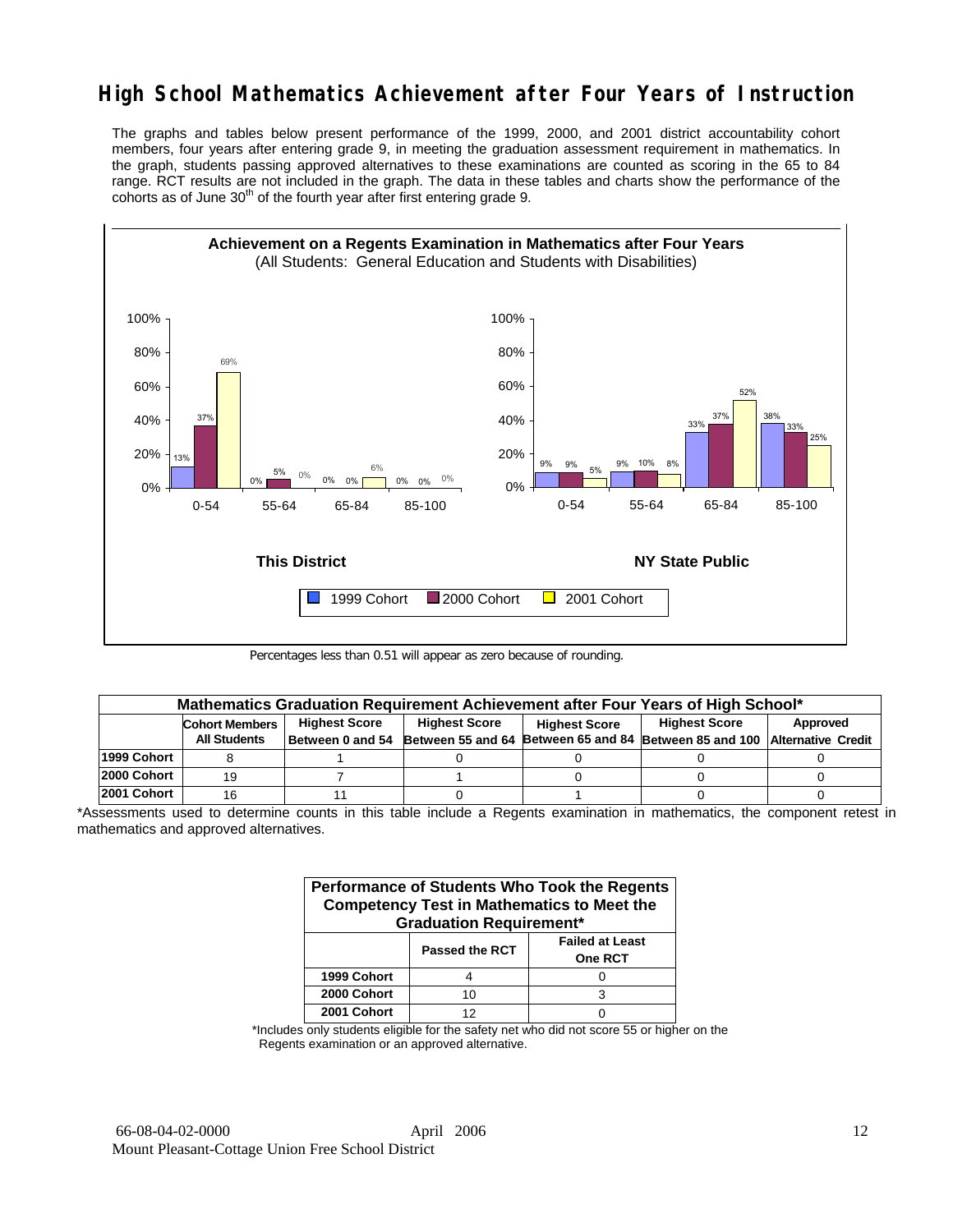# **Cohort Graduation Rates**

 Students were counted as graduates if they earned a local diploma with or without a Regents endorsement by August 31<sup>st</sup> of the fourth year after first entering grade 9. The graduation-rate cohort includes students who transferred to general education development (GED) programs. These students were not counted in the 1998, 1999, and 2000 district accountability cohorts for English and mathematics.



Percentages less than 0.51 will appear as zero because of rounding.

|             | <b>Cohort Graduation Rates</b>   |                                |                                                                      |                            |  |  |  |  |  |  |  |
|-------------|----------------------------------|--------------------------------|----------------------------------------------------------------------|----------------------------|--|--|--|--|--|--|--|
|             | <b>Cohort</b><br>Members*<br>(a) | <b>Transfers to GED</b><br>(b) | <b>Graduation Rate</b><br><b>Cohort</b><br><b>Members</b><br>$(a+b)$ | <b>Number</b><br>Graduated |  |  |  |  |  |  |  |
| 1998 Cohort | 14                               |                                | 14                                                                   |                            |  |  |  |  |  |  |  |
| 1999 Cohort | 5                                |                                |                                                                      |                            |  |  |  |  |  |  |  |
| 2000 Cohort | 19                               |                                | 19                                                                   |                            |  |  |  |  |  |  |  |

 $*$ Count as of August 31 $*$  of the fourth year after first entering grade 9.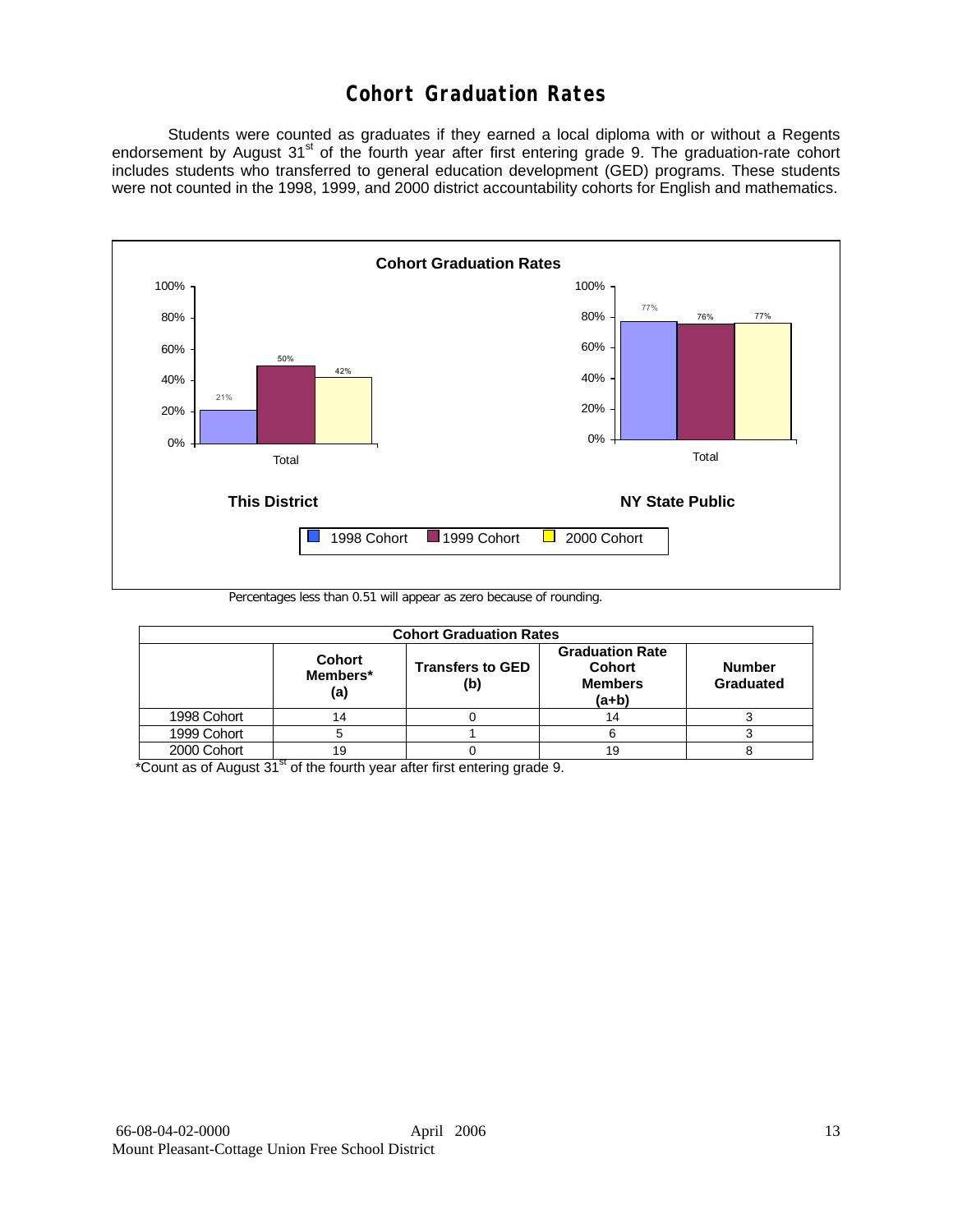# **Analysis of Student Subgroup Performance**

Historically, on State assessments the average performance of Black, Hispanic, and Native American students has been lower than that of White and Asian students. Similarly, students from lowincome families have not performed as well as those from higher income families. A high priority of the Board of Regents is to eliminate these gaps in student performance. In addition, Title I of the federal Elementary and Secondary Education Act includes explicit requirements "to ensure that students served by Title I are given the same opportunity to achieve to high standards and are held to the same high expectations as all students in each State."

This section of the district report card provides performance data for two years by racial/ethnic group, disability status, gender, English proficiency status, income level, and migrant status. The purpose of the student subgroup analyses is to determine if students who perform below the standards in any district tend to fall into particular groups, such as minority students, limited English proficient students, or economically disadvantaged students. If these analyses provide evidence that students in one of the groups achieve at a lower level than other students, the district should examine the reasons for this lower performance and make necessary changes in curriculum, instruction, and student support services to remedy these performance gaps. If your district did not report data for the 2004–05 school year for a subject and grade, a table showing data for subgroups in that subject and grade will not be included in the *Analysis*.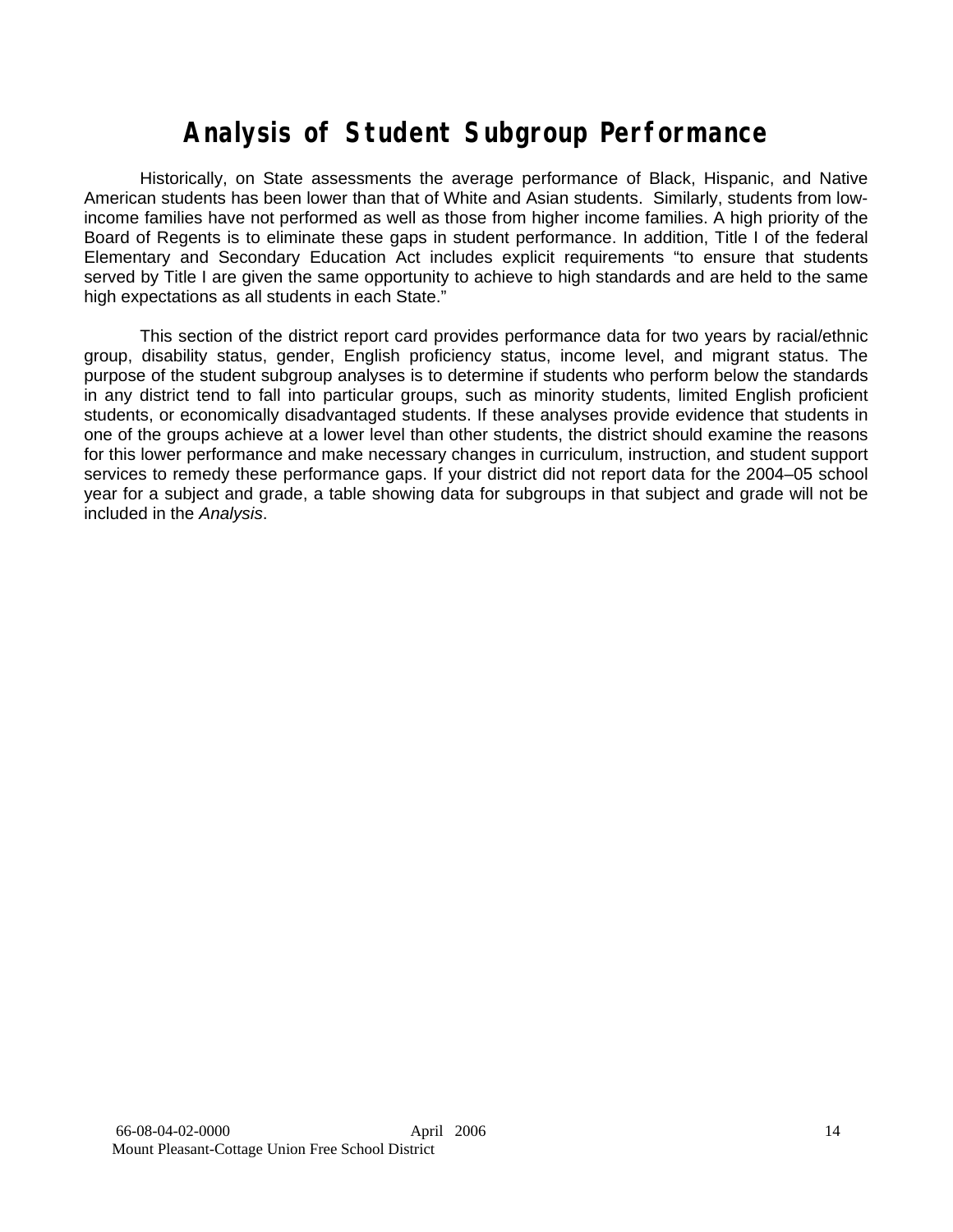## English Language Arts

|                                              |                |         | 2003-04                                                           |    | 2004-05       |         |                                                                   |       |  |
|----------------------------------------------|----------------|---------|-------------------------------------------------------------------|----|---------------|---------|-------------------------------------------------------------------|-------|--|
| <b>Student Subgroup</b>                      | <b>Total</b>   |         | <b>Percentages of Tested</b><br><b>Students Scoring at Levels</b> |    | <b>Total</b>  |         | <b>Percentages of Tested</b><br><b>Students Scoring at Levels</b> |       |  |
|                                              | <b>Tested</b>  | $2 - 4$ | $3 - 4$                                                           | 4  | <b>Tested</b> | $2 - 4$ | $3 - 4$                                                           | 4     |  |
| <b>Results by Race/Ethnicity</b>             |                |         |                                                                   |    |               |         |                                                                   |       |  |
| American Indian/Alaskan Native               | $\mathbf 0$    | 0%      | 0%                                                                | 0% | 0             | 0%      | 0%                                                                | 0%    |  |
| <b>Black</b>                                 | 4              | s       | s                                                                 | s  | 3             | s       | s                                                                 | s     |  |
| Hispanic                                     | 3              | s       | s                                                                 | s  | 5             | s       | s                                                                 | s     |  |
| Asian or Pacific Islander                    | 0              | 0%      | 0%                                                                | 0% | 0             | 0%      | 0%                                                                | 0%    |  |
| White                                        | $\mathbf 0$    | 0%      | 0%                                                                | 0% | 0             | 0%      | 0%                                                                | 0%    |  |
| Total                                        | $\overline{7}$ | 43%     | 14%                                                               | 0% | 8             | 25%     | 13%                                                               | 0%    |  |
| Small Group Totals (s)                       | $\overline{7}$ | 43%     | 14%                                                               | 0% | 8             | 25%     | 13%                                                               | 0%    |  |
| <b>Results by Disability Status</b>          |                |         |                                                                   |    |               |         |                                                                   |       |  |
| General-education students                   | $\Omega$       | 0%      | 0%                                                                | 0% | 0             | 0%      | 0%                                                                | 0%    |  |
| Students with disabilities                   | $\overline{7}$ | 43%     | 14%                                                               | 0% | 8             | 25%     | 13%                                                               | 0%    |  |
| Total                                        | $\overline{7}$ | 43%     | 14%                                                               | 0% | 8             | 25%     | 13%                                                               | 0%    |  |
| <b>Results by Gender</b>                     |                |         |                                                                   |    |               |         |                                                                   |       |  |
| Female                                       | 2              | s       | s                                                                 | s  | 0             | 0%      | 0%                                                                | 0%    |  |
| Male                                         | 5              | s       | s                                                                 | s  | 8             | 25%     | 13%                                                               | 0%    |  |
| Total                                        | $\overline{7}$ | 43%     | 14%                                                               | 0% | 8             | 25%     | 13%                                                               | 0%    |  |
| <b>Results by English Proficiency Status</b> |                |         |                                                                   |    |               |         |                                                                   |       |  |
| English proficient                           | $\overline{7}$ | 43%     | 14%                                                               | 0% | 8             | 25%     | 13%                                                               | 0%    |  |
| Limited English proficient                   | $\mathbf 0$    | 0%      | 0%                                                                | 0% | 0             | 0%      | 0%                                                                | 0%    |  |
| Total                                        | $\overline{7}$ | 43%     | 14%                                                               | 0% | 8             | 25%     | 13%                                                               | 0%    |  |
| <b>Results by Income Level</b>               |                |         |                                                                   |    |               |         |                                                                   |       |  |
| Economically disadvantaged                   | $\overline{7}$ | 43%     | 14%                                                               | 0% | 8             | 25%     | 13%                                                               | 0%    |  |
| Not disadvantaged                            | $\mathbf 0$    | 0%      | 0%                                                                | 0% | 0             | 0%      | 0%                                                                | $0\%$ |  |
| Total                                        | $\overline{7}$ | 43%     | 14%                                                               | 0% | 8             | 25%     | 13%                                                               | 0%    |  |
| <b>Results by Migrant Status</b>             |                |         |                                                                   |    |               |         |                                                                   |       |  |
| Migrant family                               | 0              | 0%      | 0%                                                                | 0% | 0             | 0%      | 0%                                                                | 0%    |  |
| Not migrant family                           | 7              | 43%     | 14%                                                               | 0% | 8             | 25%     | 13%                                                               | 0%    |  |
| Total                                        | $\overline{7}$ | 43%     | 14%                                                               | 0% | 8             | 25%     | 13%                                                               | 0%    |  |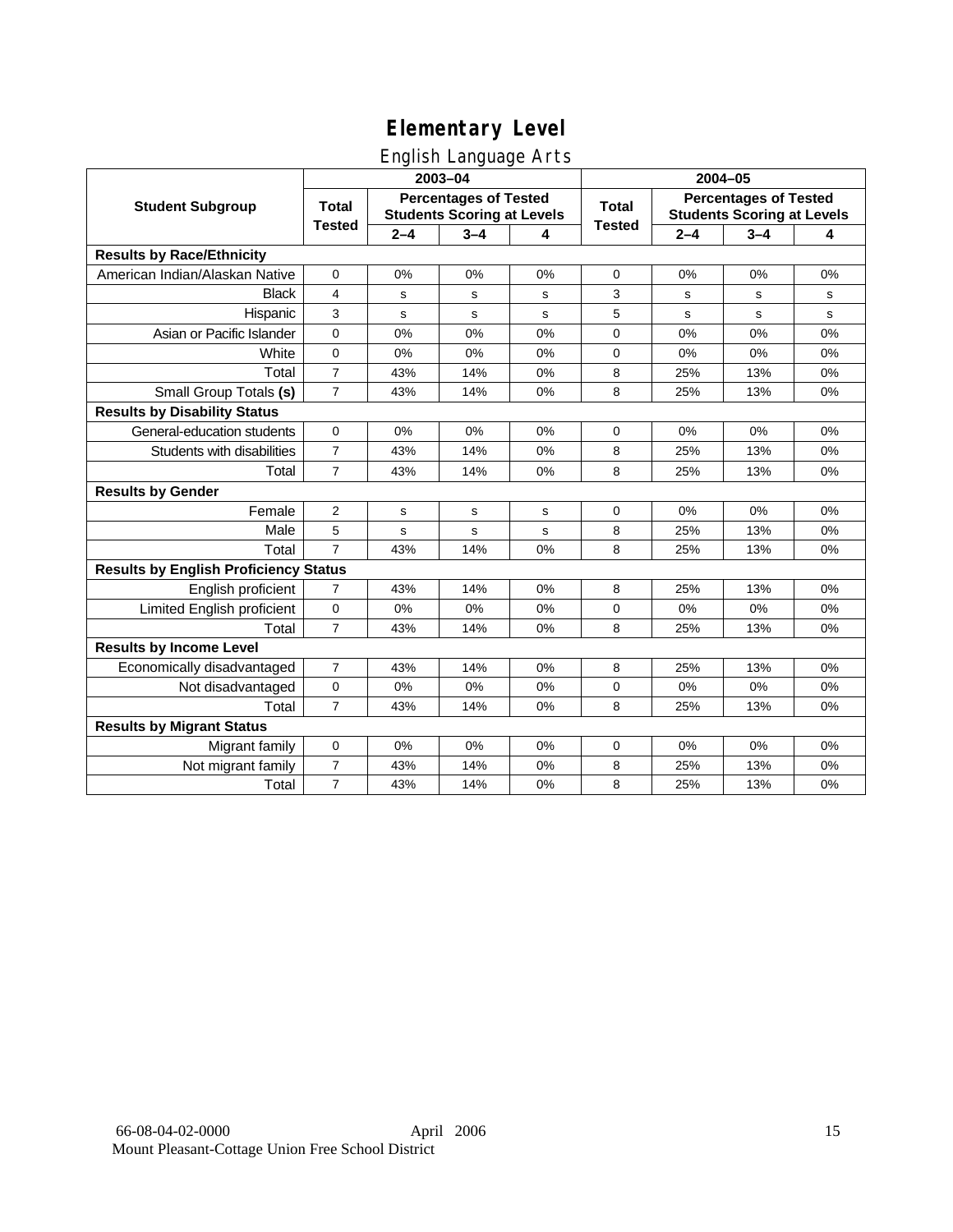### Mathematics

|                                              |               |         | 2003-04                                                           |     | 2004-05       |         |                                                                   |    |
|----------------------------------------------|---------------|---------|-------------------------------------------------------------------|-----|---------------|---------|-------------------------------------------------------------------|----|
| <b>Student Subgroup</b>                      | <b>Total</b>  |         | <b>Percentages of Tested</b><br><b>Students Scoring at Levels</b> |     | <b>Total</b>  |         | <b>Percentages of Tested</b><br><b>Students Scoring at Levels</b> |    |
|                                              | <b>Tested</b> | $2 - 4$ | $3 - 4$                                                           | 4   | <b>Tested</b> | $2 - 4$ | $3 - 4$                                                           | 4  |
| <b>Results by Race/Ethnicity</b>             |               |         |                                                                   |     |               |         |                                                                   |    |
| American Indian/Alaskan Native               | 0             | 0%      | 0%                                                                | 0%  | 0             | 0%      | 0%                                                                | 0% |
| <b>Black</b>                                 | 5             | s       | s                                                                 | s   | 3             | s       | s                                                                 | s  |
| Hispanic                                     | 3             | s       | s                                                                 | s   | 6             | s       | s                                                                 | s  |
| Asian or Pacific Islander                    | 0             | 0%      | 0%                                                                | 0%  | 0             | 0%      | 0%                                                                | 0% |
| White                                        | $\mathbf 0$   | 0%      | 0%                                                                | 0%  | 0             | 0%      | 0%                                                                | 0% |
| Total                                        | 8             | 88%     | 25%                                                               | 13% | 9             | 100%    | 44%                                                               | 0% |
| Small Group Totals (s)                       | 8             | 88%     | 25%                                                               | 13% | 9             | 100%    | 44%                                                               | 0% |
| <b>Results by Disability Status</b>          |               |         |                                                                   |     |               |         |                                                                   |    |
| General-education students                   | $\Omega$      | 0%      | 0%                                                                | 0%  | 0             | 0%      | 0%                                                                | 0% |
| Students with disabilities                   | 8             | 88%     | 25%                                                               | 13% | 9             | 100%    | 44%                                                               | 0% |
| Total                                        | 8             | 88%     | 25%                                                               | 13% | 9             | 100%    | 44%                                                               | 0% |
| <b>Results by Gender</b>                     |               |         |                                                                   |     |               |         |                                                                   |    |
| Female                                       | 2             | s       | s                                                                 | s   | 0             | 0%      | 0%                                                                | 0% |
| Male                                         | 6             | s       | s                                                                 | s   | 9             | 100%    | 44%                                                               | 0% |
| Total                                        | 8             | 88%     | 25%                                                               | 13% | 9             | 100%    | 44%                                                               | 0% |
| <b>Results by English Proficiency Status</b> |               |         |                                                                   |     |               |         |                                                                   |    |
| English proficient                           | 8             | 88%     | 25%                                                               | 13% | 9             | 100%    | 44%                                                               | 0% |
| Limited English proficient                   | 0             | 0%      | 0%                                                                | 0%  | 0             | 0%      | 0%                                                                | 0% |
| Total                                        | 8             | 88%     | 25%                                                               | 13% | 9             | 100%    | 44%                                                               | 0% |
| <b>Results by Income Level</b>               |               |         |                                                                   |     |               |         |                                                                   |    |
| Economically disadvantaged                   | 8             | 88%     | 25%                                                               | 13% | 9             | 100%    | 44%                                                               | 0% |
| Not disadvantaged                            | $\mathbf 0$   | 0%      | $0\%$                                                             | 0%  | 0             | 0%      | 0%                                                                | 0% |
| Total                                        | 8             | 88%     | 25%                                                               | 13% | 9             | 100%    | 44%                                                               | 0% |
| <b>Results by Migrant Status</b>             |               |         |                                                                   |     |               |         |                                                                   |    |
| Migrant family                               | $\mathbf 0$   | 0%      | 0%                                                                | 0%  | 0             | 0%      | 0%                                                                | 0% |
| Not migrant family                           | 8             | 88%     | 25%                                                               | 13% | 9             | 100%    | 44%                                                               | 0% |
| Total                                        | 8             | 88%     | 25%                                                               | 13% | 9             | 100%    | 44%                                                               | 0% |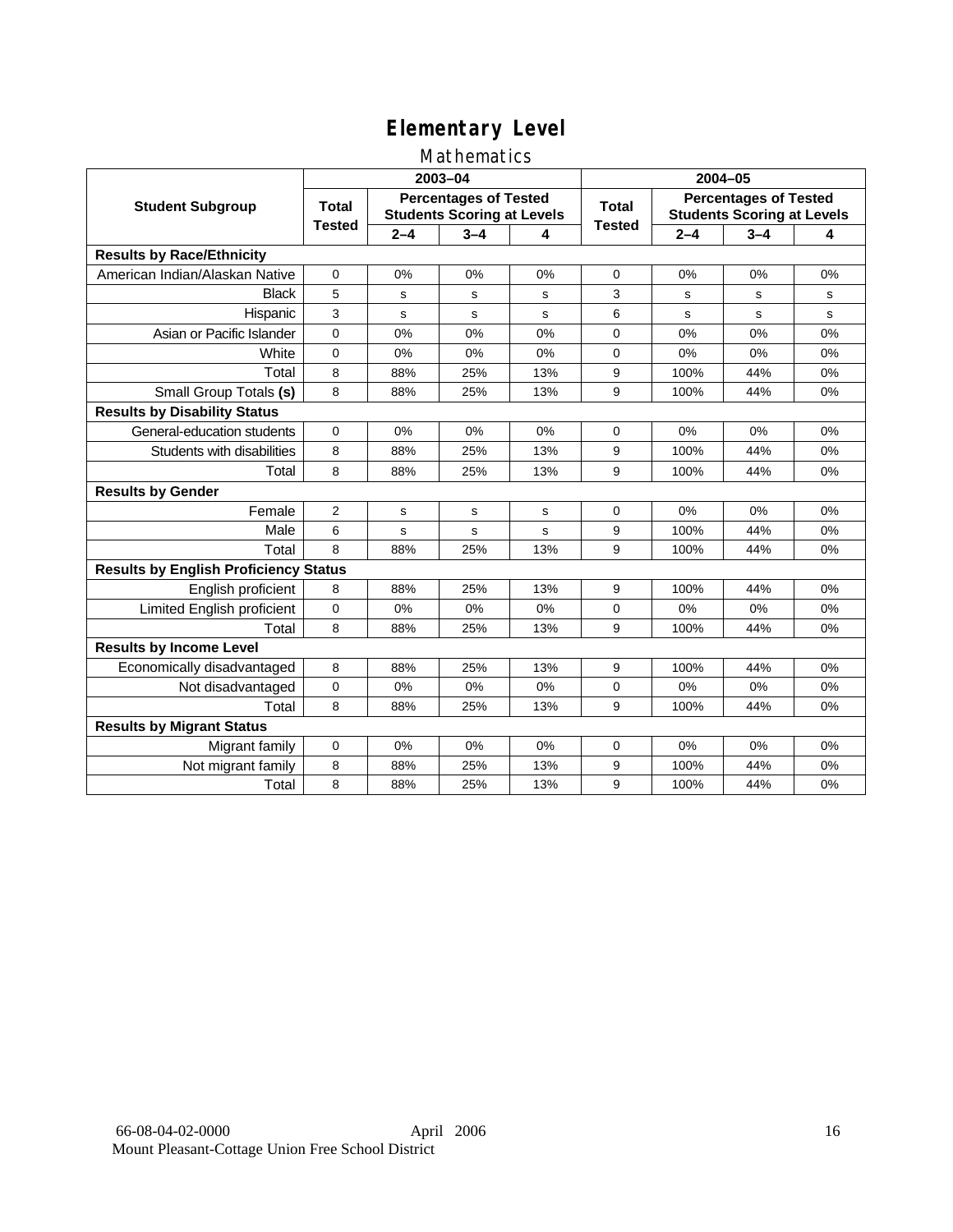### **Science**

|                                              | 2003-04                       |         |                                                                   |             | 2004-05                       |         |                                                                   |             |
|----------------------------------------------|-------------------------------|---------|-------------------------------------------------------------------|-------------|-------------------------------|---------|-------------------------------------------------------------------|-------------|
| <b>Student Subgroup</b>                      | <b>Total</b><br><b>Tested</b> |         | <b>Percentages of Tested</b><br><b>Students Scoring at Levels</b> |             | <b>Total</b><br><b>Tested</b> |         | <b>Percentages of Tested</b><br><b>Students Scoring at Levels</b> |             |
|                                              |                               | $2 - 4$ | $3 - 4$                                                           | 4           |                               | $2 - 4$ | $3 - 4$                                                           | 4           |
| <b>Results by Race/Ethnicity</b>             |                               |         |                                                                   |             |                               |         |                                                                   |             |
| American Indian/Alaskan Native               | 0                             | 0%      | 0%                                                                | 0%          | 0                             | 0%      | 0%                                                                | 0%          |
| <b>Black</b>                                 | $\overline{4}$                | s       | s                                                                 | s           | 3                             | s       | s                                                                 | s           |
| Hispanic                                     | $\overline{2}$                | s       | s                                                                 | $\mathbf s$ | 6                             | s       | s                                                                 | $\mathbf s$ |
| Asian or Pacific Islander                    | 0                             | 0%      | 0%                                                                | 0%          | $\mathbf 0$                   | 0%      | 0%                                                                | 0%          |
| White                                        | $\Omega$                      | 0%      | 0%                                                                | 0%          | $\Omega$                      | 0%      | 0%                                                                | 0%          |
| Total                                        | 6                             | 100%    | 67%                                                               | 0%          | 9                             | 78%     | 11%                                                               | 0%          |
| Small Group Totals (s)                       | 6                             | 100%    | 67%                                                               | 0%          | 9                             | 78%     | 11%                                                               | 0%          |
| <b>Results by Disability Status</b>          |                               |         |                                                                   |             |                               |         |                                                                   |             |
| General-education students                   | $\Omega$                      | 0%      | 0%                                                                | 0%          | $\mathbf 0$                   | 0%      | 0%                                                                | 0%          |
| Students with disabilities                   | 6                             | 100%    | 67%                                                               | 0%          | 9                             | 78%     | 11%                                                               | 0%          |
| Total                                        | 6                             | 100%    | 67%                                                               | 0%          | 9                             | 78%     | 11%                                                               | 0%          |
| <b>Results by Gender</b>                     |                               |         |                                                                   |             |                               |         |                                                                   |             |
| Female                                       | $\mathbf{1}$                  | s       | s                                                                 | s           | 0                             | 0%      | 0%                                                                | 0%          |
| Male                                         | 5                             | s       | s                                                                 | s           | 9                             | 78%     | 11%                                                               | 0%          |
| Total                                        | 6                             | 100%    | 67%                                                               | 0%          | 9                             | 78%     | 11%                                                               | 0%          |
| <b>Results by English Proficiency Status</b> |                               |         |                                                                   |             |                               |         |                                                                   |             |
| English proficient                           | 6                             | 100%    | 67%                                                               | 0%          | 9                             | 78%     | 11%                                                               | 0%          |
| Limited English proficient                   | 0                             | 0%      | 0%                                                                | 0%          | 0                             | 0%      | 0%                                                                | 0%          |
| Total                                        | 6                             | 100%    | 67%                                                               | 0%          | 9                             | 78%     | 11%                                                               | 0%          |
| <b>Results by Income Level</b>               |                               |         |                                                                   |             |                               |         |                                                                   |             |
| Economically disadvantaged                   | 6                             | 100%    | 67%                                                               | 0%          | 9                             | 78%     | 11%                                                               | 0%          |
| Not disadvantaged                            | 0                             | 0%      | 0%                                                                | 0%          | $\mathbf 0$                   | 0%      | 0%                                                                | 0%          |
| Total                                        | 6                             | 100%    | 67%                                                               | 0%          | 9                             | 78%     | 11%                                                               | 0%          |
| <b>Results by Migrant Status</b>             |                               |         |                                                                   |             |                               |         |                                                                   |             |
| Migrant family                               | 0                             | 0%      | 0%                                                                | 0%          | $\mathbf 0$                   | 0%      | 0%                                                                | 0%          |
| Not migrant family                           | 6                             | 100%    | 67%                                                               | 0%          | 9                             | 78%     | 11%                                                               | 0%          |
| Total                                        | 6                             | 100%    | 67%                                                               | 0%          | 9                             | 78%     | 11%                                                               | 0%          |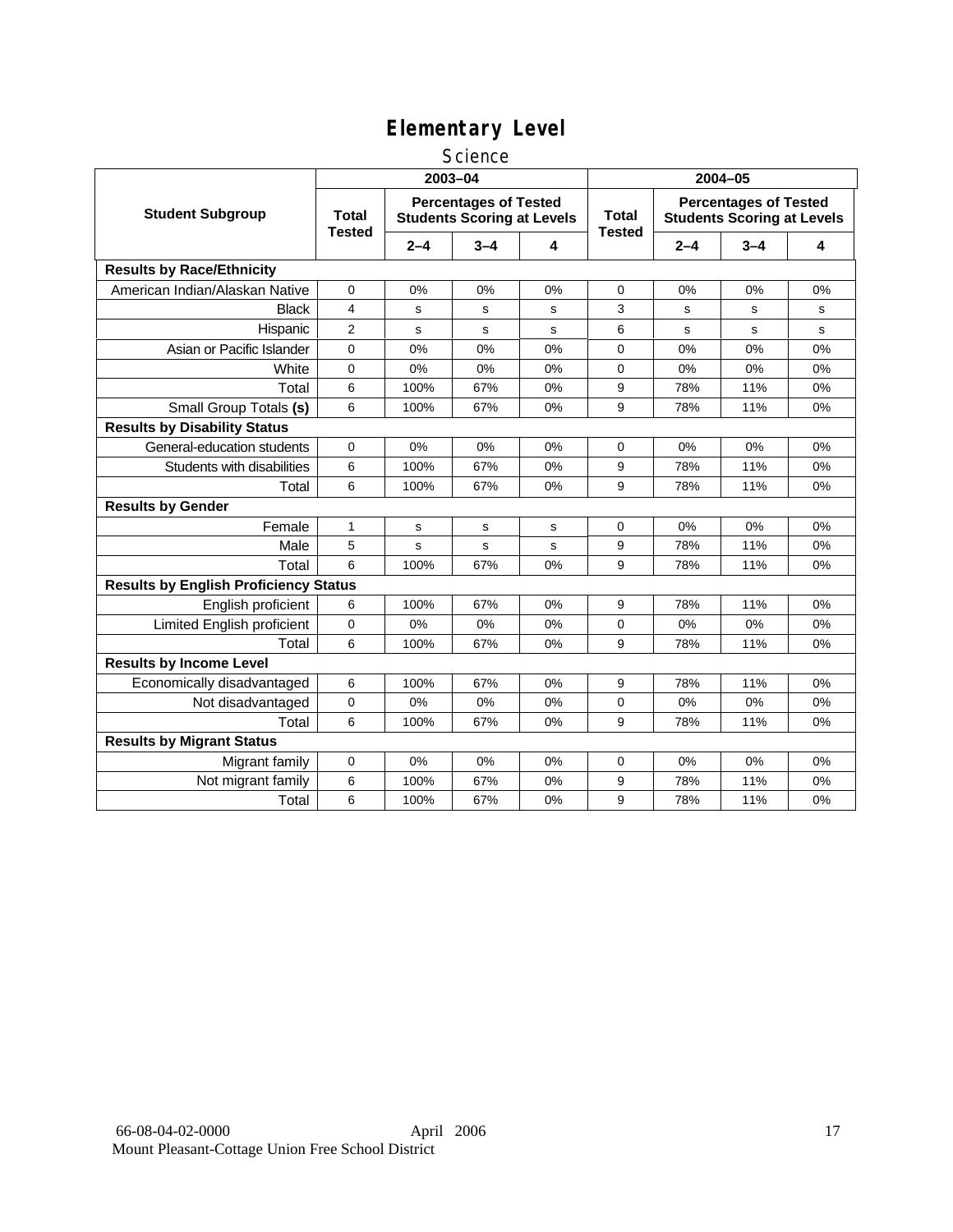## English Language Arts

|                                              |               |         | ັ<br>2003-04                                                      |    | 2004-05        |             |                                                                   |    |  |
|----------------------------------------------|---------------|---------|-------------------------------------------------------------------|----|----------------|-------------|-------------------------------------------------------------------|----|--|
| <b>Student Subgroup</b>                      | <b>Total</b>  |         | <b>Percentages of Tested</b><br><b>Students Scoring at Levels</b> |    | <b>Total</b>   |             | <b>Percentages of Tested</b><br><b>Students Scoring at Levels</b> |    |  |
|                                              | <b>Tested</b> | $2 - 4$ | $3 - 4$                                                           | 4  | <b>Tested</b>  | $2 - 4$     | $3 - 4$                                                           | 4  |  |
| <b>Results by Race/Ethnicity</b>             |               |         |                                                                   |    |                |             |                                                                   |    |  |
| American Indian/Alaskan Native               | $\mathbf 0$   | 0%      | 0%                                                                | 0% | $\mathbf 0$    | 0%          | 0%                                                                | 0% |  |
| <b>Black</b>                                 | 25            | 16%     | 0%                                                                | 0% | 19             | 74%         | 5%                                                                | 0% |  |
| Hispanic                                     | 9             | 44%     | 0%                                                                | 0% | $\overline{7}$ | s           | s                                                                 | s  |  |
| Asian or Pacific Islander                    | 0             | 0%      | 0%                                                                | 0% | 0              | 0%          | 0%                                                                | 0% |  |
| White                                        | 0             | 0%      | 0%                                                                | 0% | 2              | $\mathbf s$ | s                                                                 | s  |  |
| Total                                        | 34            | 24%     | 0%                                                                | 0% | 28             | 61%         | 4%                                                                | 0% |  |
| Small Group Totals (s)                       | 0             | 0%      | 0%                                                                | 0% | 9              | 33%         | 0%                                                                | 0% |  |
| <b>Results by Disability Status</b>          |               |         |                                                                   |    |                |             |                                                                   |    |  |
| General-education students                   | 0             | 0%      | 0%                                                                | 0% | 0              | 0%          | 0%                                                                | 0% |  |
| Students with disabilities                   | 34            | 24%     | 0%                                                                | 0% | 28             | 61%         | 4%                                                                | 0% |  |
| Total                                        | 34            | 24%     | 0%                                                                | 0% | 28             | 61%         | 4%                                                                | 0% |  |
| <b>Results by Gender</b>                     |               |         |                                                                   |    |                |             |                                                                   |    |  |
| Female                                       | 12            | 8%      | 0%                                                                | 0% | 9              | 56%         | 11%                                                               | 0% |  |
| Male                                         | 22            | 32%     | 0%                                                                | 0% | 19             | 63%         | 0%                                                                | 0% |  |
| Total                                        | 34            | 24%     | 0%                                                                | 0% | 28             | 61%         | 4%                                                                | 0% |  |
| <b>Results by English Proficiency Status</b> |               |         |                                                                   |    |                |             |                                                                   |    |  |
| English proficient                           | 34            | 24%     | 0%                                                                | 0% | 28             | 61%         | 4%                                                                | 0% |  |
| Limited English proficient                   | $\mathbf 0$   | 0%      | 0%                                                                | 0% | 0              | 0%          | 0%                                                                | 0% |  |
| Total                                        | 34            | 24%     | 0%                                                                | 0% | 28             | 61%         | 4%                                                                | 0% |  |
| <b>Results by Income Level</b>               |               |         |                                                                   |    |                |             |                                                                   |    |  |
| Economically disadvantaged                   | 34            | 24%     | 0%                                                                | 0% | 28             | 61%         | 4%                                                                | 0% |  |
| Not disadvantaged                            | $\mathbf 0$   | 0%      | 0%                                                                | 0% | 0              | 0%          | 0%                                                                | 0% |  |
| Total                                        | 34            | 24%     | 0%                                                                | 0% | 28             | 61%         | 4%                                                                | 0% |  |
| <b>Results by Migrant Status</b>             |               |         |                                                                   |    |                |             |                                                                   |    |  |
| Migrant family                               | $\mathbf 0$   | 0%      | 0%                                                                | 0% | 0              | 0%          | 0%                                                                | 0% |  |
| Not migrant family                           | 34            | 24%     | 0%                                                                | 0% | 28             | 61%         | 4%                                                                | 0% |  |
| Total                                        | 34            | 24%     | 0%                                                                | 0% | 28             | 61%         | 4%                                                                | 0% |  |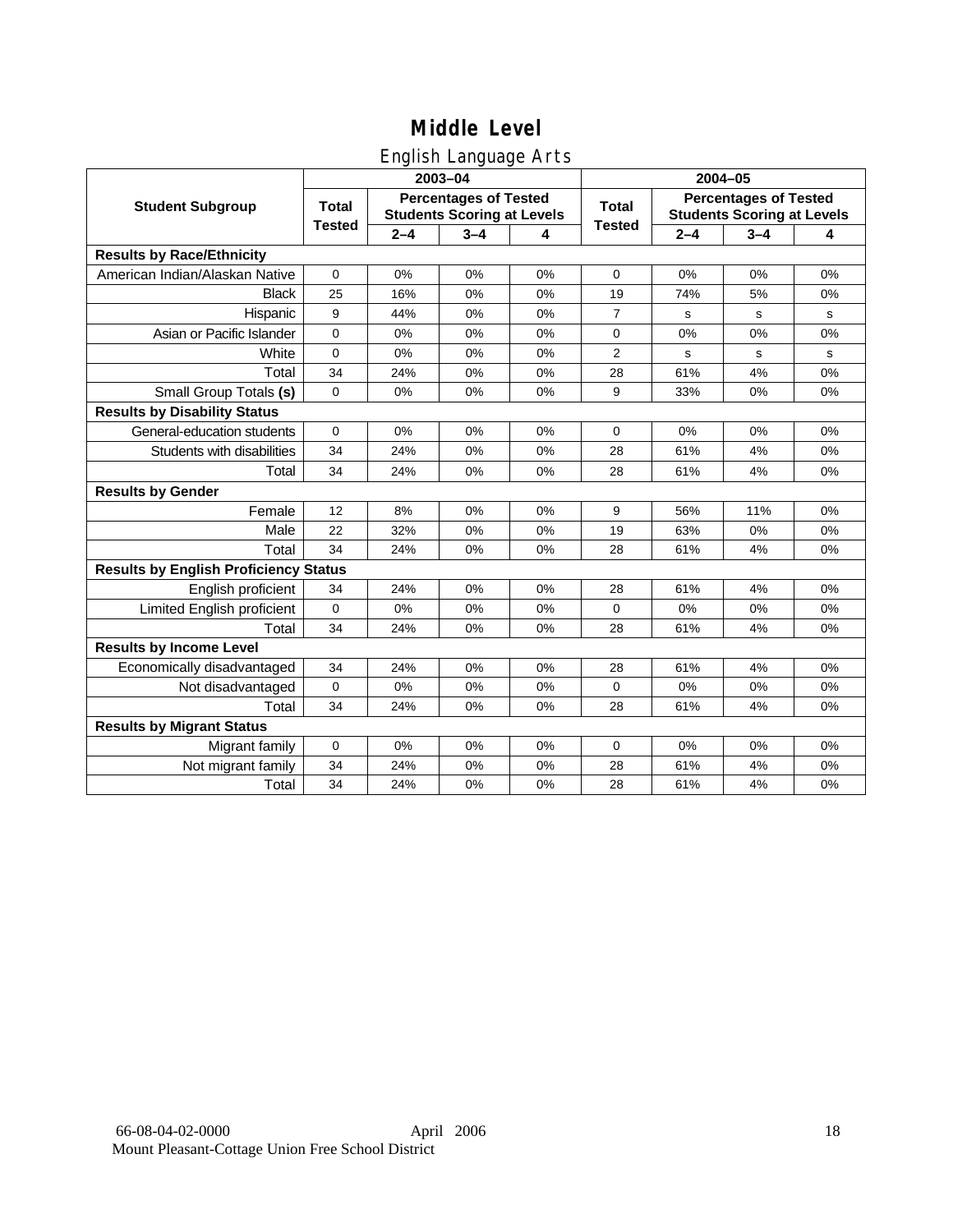### Mathematics

|                                              |               |         | 2003-04                                                           |    | 2004-05        |         |                                                                   |             |  |
|----------------------------------------------|---------------|---------|-------------------------------------------------------------------|----|----------------|---------|-------------------------------------------------------------------|-------------|--|
| <b>Student Subgroup</b>                      | <b>Total</b>  |         | <b>Percentages of Tested</b><br><b>Students Scoring at Levels</b> |    | <b>Total</b>   |         | <b>Percentages of Tested</b><br><b>Students Scoring at Levels</b> |             |  |
|                                              | <b>Tested</b> | $2 - 4$ | $3 - 4$                                                           | 4  | <b>Tested</b>  | $2 - 4$ | $3 - 4$                                                           | 4           |  |
| <b>Results by Race/Ethnicity</b>             |               |         |                                                                   |    |                |         |                                                                   |             |  |
| American Indian/Alaskan Native               | $\mathbf 0$   | 0%      | 0%                                                                | 0% | 0              | 0%      | 0%                                                                | 0%          |  |
| <b>Black</b>                                 | 21            | 29%     | 5%                                                                | 0% | 22             | 45%     | 5%                                                                | 0%          |  |
| Hispanic                                     | 11            | 45%     | 18%                                                               | 0% | 10             | s       | s                                                                 | s           |  |
| Asian or Pacific Islander                    | $\mathbf 0$   | 0%      | 0%                                                                | 0% | 0              | 0%      | 0%                                                                | 0%          |  |
| White                                        | $\mathbf 0$   | 0%      | 0%                                                                | 0% | $\mathbf{1}$   | s       | s                                                                 | $\mathbf s$ |  |
| Total                                        | 32            | 34%     | 9%                                                                | 0% | 33             | 30%     | 3%                                                                | 0%          |  |
| Small Group Totals (s)                       | $\Omega$      | 0%      | 0%                                                                | 0% | 11             | 0%      | 0%                                                                | $0\%$       |  |
| <b>Results by Disability Status</b>          |               |         |                                                                   |    |                |         |                                                                   |             |  |
| General-education students                   | $\Omega$      | 0%      | 0%                                                                | 0% | $\Omega$       | 0%      | 0%                                                                | 0%          |  |
| Students with disabilities                   | 32            | 34%     | 9%                                                                | 0% | 33             | 30%     | 3%                                                                | 0%          |  |
| Total                                        | 32            | 34%     | 9%                                                                | 0% | 33             | 30%     | 3%                                                                | 0%          |  |
| <b>Results by Gender</b>                     |               |         |                                                                   |    |                |         |                                                                   |             |  |
| Female                                       | 10            | 20%     | 0%                                                                | 0% | 10             | 20%     | 0%                                                                | 0%          |  |
| Male                                         | 22            | 41%     | 14%                                                               | 0% | 23             | 35%     | 4%                                                                | 0%          |  |
| Total                                        | 32            | 34%     | 9%                                                                | 0% | 33             | 30%     | 3%                                                                | 0%          |  |
| <b>Results by English Proficiency Status</b> |               |         |                                                                   |    |                |         |                                                                   |             |  |
| English proficient                           | 32            | 34%     | 9%                                                                | 0% | 33             | 30%     | 3%                                                                | 0%          |  |
| Limited English proficient                   | $\Omega$      | 0%      | 0%                                                                | 0% | $\overline{0}$ | 0%      | 0%                                                                | 0%          |  |
| Total                                        | 32            | 34%     | 9%                                                                | 0% | 33             | 30%     | 3%                                                                | 0%          |  |
| <b>Results by Income Level</b>               |               |         |                                                                   |    |                |         |                                                                   |             |  |
| Economically disadvantaged                   | 32            | 34%     | 9%                                                                | 0% | 32             | s       | s                                                                 | s           |  |
| Not disadvantaged                            | $\mathbf 0$   | 0%      | 0%                                                                | 0% | 1              | s       | s                                                                 | s           |  |
| Total                                        | 32            | 34%     | 9%                                                                | 0% | 33             | 30%     | 3%                                                                | 0%          |  |
| <b>Results by Migrant Status</b>             |               |         |                                                                   |    |                |         |                                                                   |             |  |
| Migrant family                               | $\mathbf 0$   | 0%      | 0%                                                                | 0% | 0              | 0%      | 0%                                                                | 0%          |  |
| Not migrant family                           | 32            | 34%     | 9%                                                                | 0% | 33             | 30%     | 3%                                                                | 0%          |  |
| Total                                        | 32            | 34%     | 9%                                                                | 0% | 33             | 30%     | 3%                                                                | 0%          |  |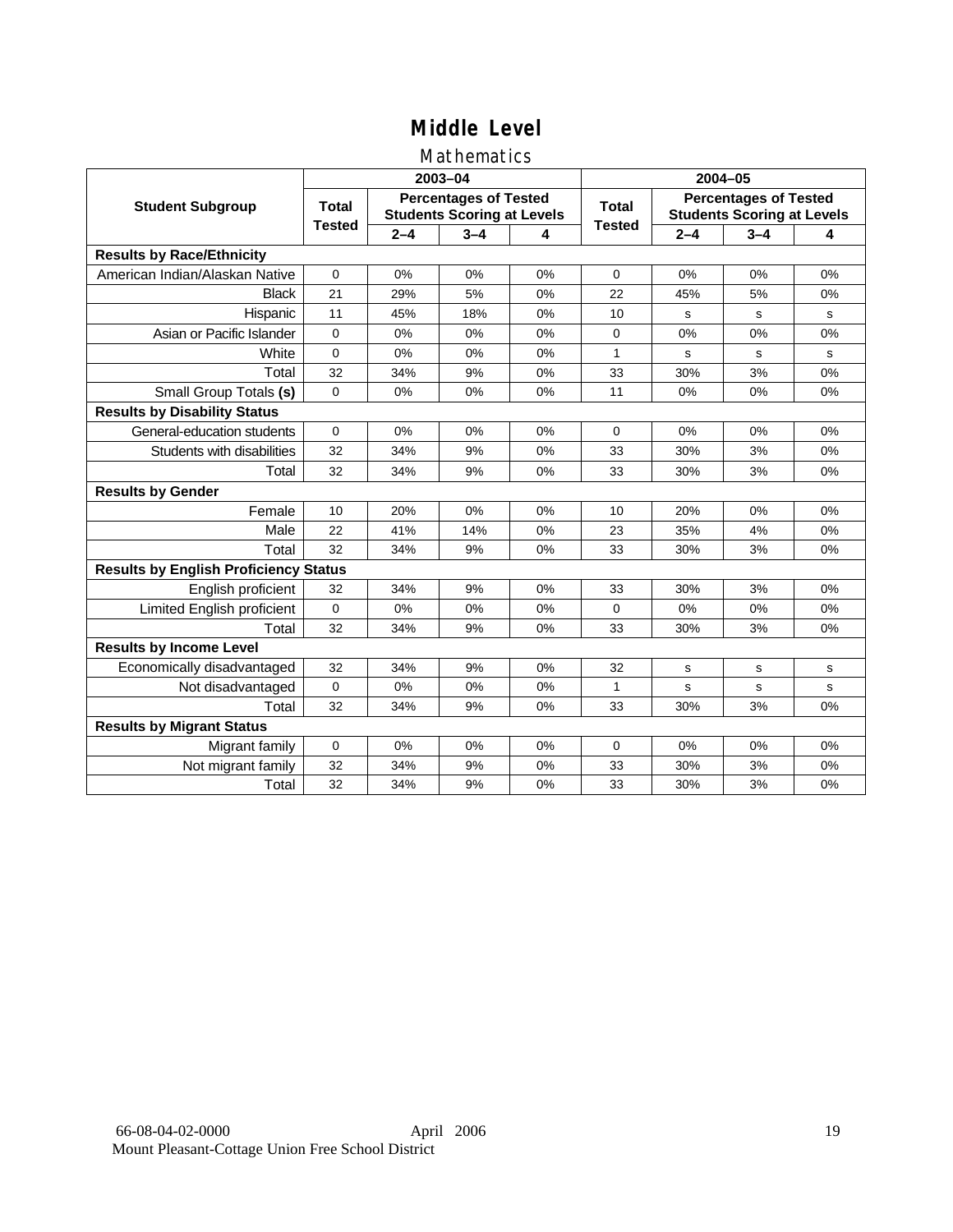### **Science**

|                                              |               | 2003-04 |                                                                   |       |                | 2004-05 |                                                                   |    |  |
|----------------------------------------------|---------------|---------|-------------------------------------------------------------------|-------|----------------|---------|-------------------------------------------------------------------|----|--|
| <b>Student Subgroup</b>                      | Total         |         | <b>Percentages of Tested</b><br><b>Students Scoring at Levels</b> |       | Total          |         | <b>Percentages of Tested</b><br><b>Students Scoring at Levels</b> |    |  |
|                                              | <b>Tested</b> | $2 - 4$ | $3 - 4$                                                           | 4     | <b>Tested</b>  | $2 - 4$ | $3 - 4$                                                           | 4  |  |
| <b>Results by Race/Ethnicity</b>             |               |         |                                                                   |       |                |         |                                                                   |    |  |
| American Indian/Alaskan Native               | $\Omega$      | 0%      | 0%                                                                | 0%    | $\Omega$       | 0%      | 0%                                                                | 0% |  |
| <b>Black</b>                                 | 17            | 59%     | 6%                                                                | 0%    | 15             | 73%     | 27%                                                               | 0% |  |
| Hispanic                                     | 9             | 67%     | 33%                                                               | 11%   | $\overline{7}$ | s       | s                                                                 | s  |  |
| Asian or Pacific Islander                    | $\Omega$      | 0%      | 0%                                                                | 0%    | 0              | 0%      | 0%                                                                | 0% |  |
| White                                        | 0             | 0%      | 0%                                                                | 0%    | 1              | s       | s                                                                 | s  |  |
| Total                                        | 26            | 62%     | 15%                                                               | 4%    | 23             | 65%     | 17%                                                               | 0% |  |
| Small Group Totals (s)                       | $\Omega$      | 0%      | $0\%$                                                             | $0\%$ | 8              | 50%     | 0%                                                                | 0% |  |
| <b>Results by Disability Status</b>          |               |         |                                                                   |       |                |         |                                                                   |    |  |
| General-education students                   | $\mathbf 0$   | 0%      | 0%                                                                | 0%    | 0              | $0\%$   | 0%                                                                | 0% |  |
| Students with disabilities                   | 26            | 62%     | 15%                                                               | 4%    | 23             | 65%     | 17%                                                               | 0% |  |
| Total                                        | 26            | 62%     | 15%                                                               | 4%    | 23             | 65%     | 17%                                                               | 0% |  |
| <b>Results by Gender</b>                     |               |         |                                                                   |       |                |         |                                                                   |    |  |
| Female                                       | 8             | 38%     | 0%                                                                | $0\%$ | 5              | 80%     | 20%                                                               | 0% |  |
| Male                                         | 18            | 72%     | 22%                                                               | 6%    | 18             | 61%     | 17%                                                               | 0% |  |
| Total                                        | 26            | 62%     | 15%                                                               | 4%    | 23             | 65%     | 17%                                                               | 0% |  |
| <b>Results by English Proficiency Status</b> |               |         |                                                                   |       |                |         |                                                                   |    |  |
| English proficient                           | 26            | 62%     | 15%                                                               | 4%    | 23             | 65%     | 17%                                                               | 0% |  |
| Limited English proficient                   | $\Omega$      | $0\%$   | $0\%$                                                             | $0\%$ | 0              | 0%      | 0%                                                                | 0% |  |
| Total                                        | 26            | 62%     | 15%                                                               | 4%    | 23             | 65%     | 17%                                                               | 0% |  |
| <b>Results by Income Level</b>               |               |         |                                                                   |       |                |         |                                                                   |    |  |
| Economically disadvantaged                   | 26            | 62%     | 15%                                                               | 4%    | 23             | 65%     | 17%                                                               | 0% |  |
| Not disadvantaged                            | $\mathbf 0$   | 0%      | 0%                                                                | 0%    | 0              | 0%      | 0%                                                                | 0% |  |
| Total                                        | 26            | 62%     | 15%                                                               | 4%    | 23             | 65%     | 17%                                                               | 0% |  |
| <b>Results by Migrant Status</b>             |               |         |                                                                   |       |                |         |                                                                   |    |  |
| Migrant family                               | $\mathbf 0$   | 0%      | 0%                                                                | 0%    | 0              | 0%      | 0%                                                                | 0% |  |
| Not migrant family                           | 26            | 62%     | 15%                                                               | 4%    | 23             | 65%     | 17%                                                               | 0% |  |
| Total                                        | 26            | 62%     | 15%                                                               | 4%    | 23             | 65%     | 17%                                                               | 0% |  |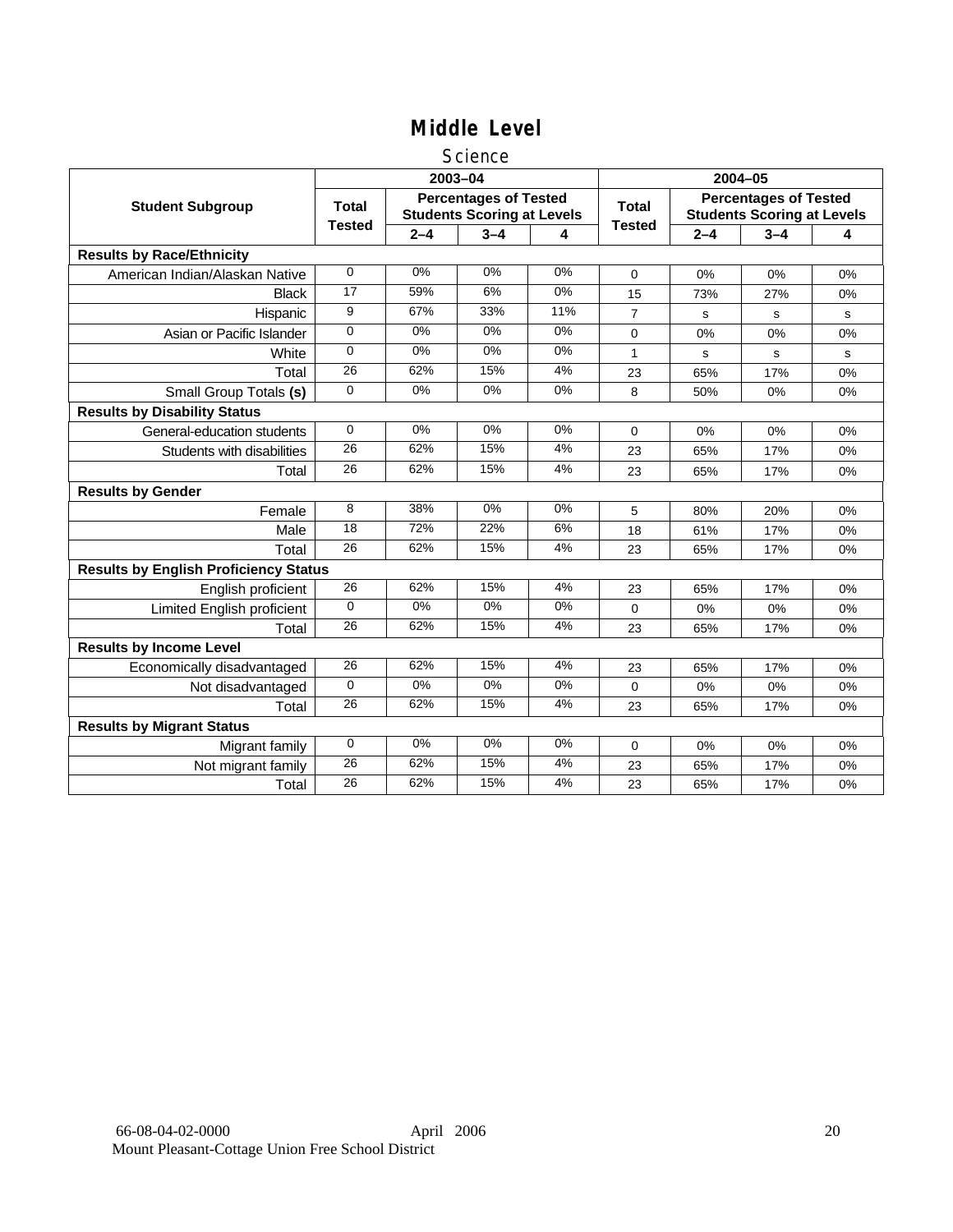## **2000 and 2001 High School Cohorts**

General-education students who first entered ninth grade in 2000 or 2001 must score 55 or higher on Regents English and mathematics examinations to graduate. During the phase-in of the Regents examination graduation requirements, all students (with district board of education approval) may qualify for a local diploma by earning a score of 55–64 on the required Regents examinations; a score of 65 or higher is required for a Regents diploma. Students with disabilities and certain students with a Section 504 Accommodation Plan may qualify for a local diploma by passing Regents competency tests. The data in these tables show the performance of the cohorts as of June 30<sup>th</sup> of the fourth year after first entering grade 9.

#### **Performance on the English Assessment Requirement for Graduation**

|                                              | 2000 Cohort                  |                          |                |                   |                           | 2001 Cohort     |                          |                |                   |                          |
|----------------------------------------------|------------------------------|--------------------------|----------------|-------------------|---------------------------|-----------------|--------------------------|----------------|-------------------|--------------------------|
| <b>Student Subgroup</b>                      |                              | <b>Count of Students</b> |                |                   | <b>Percent</b><br>Meeting |                 | <b>Count of Students</b> |                |                   | <b>Percent</b>           |
|                                              | <b>Students</b><br>in Cohort | by Score                 |                |                   |                           | <b>Students</b> | by Score                 |                | <b>Meeting</b>    |                          |
|                                              |                              | <b>Regents</b>           |                | Pass-             | Gradu-                    | in              | <b>Regents</b>           |                | Pass-             | Gradua-                  |
|                                              |                              | $55 -$<br>64             | $65 -$<br>100  | ed<br><b>RCTs</b> | ation<br>Require-<br>ment | <b>Cohort</b>   | $55 -$<br>64             | $65 -$<br>100  | ed<br><b>RCTs</b> | tion<br>Require-<br>ment |
| <b>Results by Race/Ethnicity</b>             |                              |                          |                |                   |                           |                 |                          |                |                   |                          |
| American Indian/Alaskan Native               | $\mathbf 0$                  | $\mathbf 0$              | 0              | 0                 | 0%                        | $\mathbf 0$     | 0                        | 0              | 0                 | 0%                       |
| <b>Black</b>                                 | 13                           | $\mathbf{1}$             | $\overline{c}$ | $\overline{2}$    | 38%                       | 14              | s                        | s              | s                 | s                        |
| Hispanic                                     | 5                            | s                        | s              | s                 | s                         | $\overline{2}$  | s                        | s              | s                 | s                        |
| Asian or Pacific Islander                    | $\mathbf{1}$                 | s                        | $\mathbf s$    | s                 | s                         | 0               | $\mathbf 0$              | 0              | 0                 | 0%                       |
| White                                        | 0                            | $\mathbf 0$              | $\mathbf 0$    | $\overline{0}$    | 0%                        | 0               | $\mathbf 0$              | 0              | 0                 | 0%                       |
| Total                                        | 19                           | $\mathbf{1}$             | 3              | $\overline{2}$    | 32%                       | 16              | $\overline{2}$           | 0              | 3                 | 31%                      |
| Small Group Totals (s)                       | 6                            | $\mathbf 0$              | $\mathbf{1}$   | $\overline{0}$    | 17%                       | 16              | $\overline{2}$           | 0              | 3                 | 31%                      |
| <b>Results by Disability Status</b>          |                              |                          |                |                   |                           |                 |                          |                |                   |                          |
| General-education students                   | $\mathbf 0$                  | $\mathbf 0$              | 0              | 0                 | 0%                        | 0               | 0                        | 0              | 0                 | 0%                       |
| Students with disabilities                   | 19                           | $\mathbf{1}$             | 3              | 2                 | 32%                       | 16              | $\overline{2}$           | 0              | 3                 | 31%                      |
| Total                                        | 19                           | $\mathbf{1}$             | 3              | $\overline{2}$    | 32%                       | 16              | $\overline{2}$           | 0              | 3                 | 31%                      |
| <b>Results by Gender</b>                     |                              |                          |                |                   |                           |                 |                          |                |                   |                          |
| Female                                       | 6                            | $\mathbf 0$              | $\mathbf{1}$   | $\mathbf{1}$      | 33%                       | 4               | s                        | s              | s                 | s                        |
| Male                                         | 13                           | 1                        | 2              | 1                 | 31%                       | 12              | s                        | s              | s                 | s                        |
| Total                                        | 19                           | $\mathbf{1}$             | 3              | $\overline{2}$    | 32%                       | 16              | $\overline{2}$           | 0              | 3                 | 31%                      |
| <b>Results by English Proficiency Status</b> |                              |                          |                |                   |                           |                 |                          |                |                   |                          |
| English proficient                           | 19                           | 1                        | 3              | 2                 | 32%                       | 16              | 2                        | 0              | 3                 | 31%                      |
| Limited English proficient                   | $\mathbf 0$                  | $\mathbf 0$              | 0              | 0                 | 0%                        | 0               | 0                        | 0              | 0                 | 0%                       |
| Total                                        | 19                           | 1                        | 3              | $\overline{2}$    | 32%                       | 16              | $\overline{2}$           | $\Omega$       | 3                 | 31%                      |
| <b>Results by Income Level</b>               |                              |                          |                |                   |                           |                 |                          |                |                   |                          |
| Economically disadvantaged                   | 18                           | s                        | s              | s                 | s                         | 16              | 2                        | $\Omega$       | 3                 | 31%                      |
| Not disadvantaged                            | $\mathbf{1}$                 | s                        | $\mathbf s$    | s                 | s                         | 0               | $\mathbf 0$              | 0              | 0                 | 0%                       |
| Total                                        | 19                           | 1                        | 3              | $\overline{2}$    | 32%                       | 16              | $\overline{2}$           | $\overline{0}$ | 3                 | 31%                      |
| <b>Results by Migrant Status</b>             |                              |                          |                |                   |                           |                 |                          |                |                   |                          |
| Migrant family                               | $\mathbf 0$                  | $\mathbf 0$              | $\mathbf 0$    | $\mathbf 0$       | 0%                        | $\Omega$        | 0                        | 0              | 0                 | 0%                       |
| Not migrant family                           | 19                           | 1                        | 3              | 2                 | 32%                       | 16              | $\overline{2}$           | 0              | 3                 | 31%                      |
| Total                                        | 19                           | $\mathbf{1}$             | 3              | $\overline{2}$    | 32%                       | 16              | $\overline{2}$           | 0              | 3                 | 31%                      |

### **after Four Years of High School**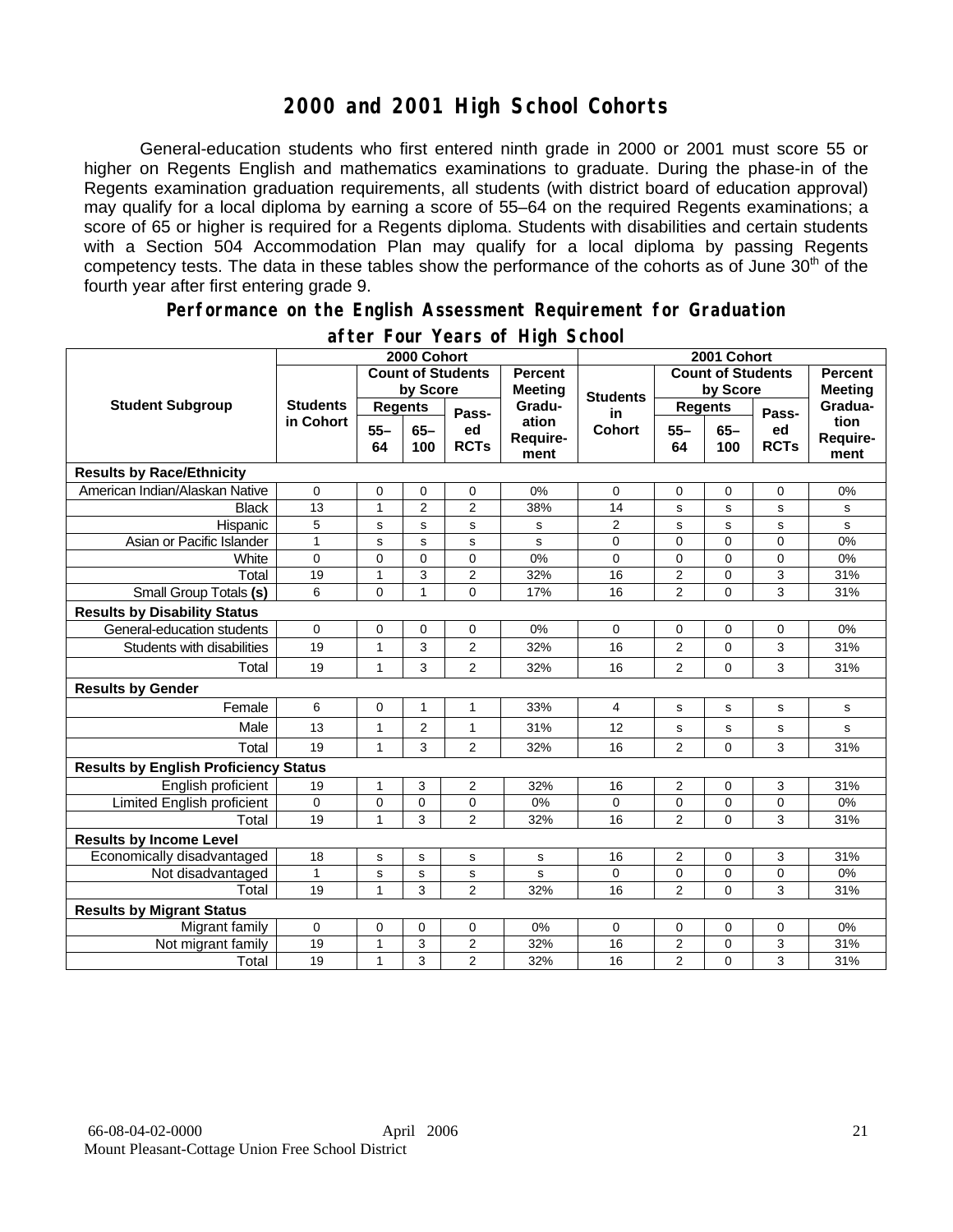### **Performance on the Mathematics Assessment Requirement for Graduation after Four Years of High School**

|                                              | 0. aaaation artor roar roars of filgh conoon<br>2000 Cohort |                              |             |                            |                           | 2001 Cohort                                |                |                        |                            |                |
|----------------------------------------------|-------------------------------------------------------------|------------------------------|-------------|----------------------------|---------------------------|--------------------------------------------|----------------|------------------------|----------------------------|----------------|
| <b>Student Subgroup</b>                      |                                                             | <b>Count of Students</b>     |             |                            | <b>Percent</b>            | <b>Count of Students</b><br><b>Percent</b> |                |                        |                            |                |
|                                              | <b>Students</b><br>in<br><b>Cohort</b>                      | by Score                     |             |                            | <b>Meeting</b>            |                                            | by Score       |                        |                            | <b>Meeting</b> |
|                                              |                                                             | <b>Regents</b>               |             |                            | Gradu-                    | <b>Students</b><br>in                      | <b>Regents</b> |                        |                            | Gradua-        |
|                                              |                                                             | $55 -$<br>$65-$<br>64<br>100 |             | Pass-<br>ed<br><b>RCTs</b> | ation<br>Require-<br>ment | <b>Cohort</b>                              |                | $65-$<br>$55 -$<br>100 | Pass-<br>ed<br><b>RCTs</b> | tion           |
|                                              |                                                             |                              |             |                            |                           |                                            | 64             |                        |                            | Require-       |
|                                              |                                                             |                              |             |                            |                           |                                            |                |                        |                            | ment           |
| <b>Results by Race/Ethnicity</b>             |                                                             |                              |             |                            |                           |                                            |                |                        |                            |                |
| American Indian/Alaskan Native               | $\Omega$                                                    | $\mathbf 0$                  | 0           | $\mathbf 0$                | 0%                        | $\Omega$                                   | 0              | 0                      | 0                          | 0%             |
| <b>Black</b>                                 | 13                                                          | $\mathbf 0$                  | $\Omega$    | 9                          | 69%                       | 14                                         | s              | s                      | s                          | s              |
| Hispanic                                     | 5                                                           | s                            | s           | s                          | s                         | 2                                          | s              | s                      | s                          | s              |
| Asian or Pacific Islander                    | $\mathbf{1}$                                                | s                            | $\mathbf s$ | s                          | s                         | 0                                          | 0              | $\Omega$               | $\Omega$                   | 0%             |
| White                                        | 0                                                           | $\mathbf 0$                  | $\Omega$    | $\Omega$                   | 0%                        | $\Omega$                                   | 0              | 0                      | $\Omega$                   | $0\%$          |
| Total                                        | 19                                                          | 1                            | $\mathbf 0$ | 10                         | 58%                       | 16                                         | 0              | $\mathbf{1}$           | 12                         | 81%            |
| <b>Small Group Totals (s)</b>                | 6                                                           | 1                            | $\Omega$    | 1                          | 33%                       | 16                                         | 0              | $\mathbf{1}$           | 12                         | 81%            |
| <b>Results by Disability Status</b>          |                                                             |                              |             |                            |                           |                                            |                |                        |                            |                |
| General-education students                   | 0                                                           | 0                            | 0           | 0                          | 0%                        | 0                                          | 0              | 0                      | 0                          | 0%             |
| Students with disabilities                   | 19                                                          | 1                            | $\mathbf 0$ | 10                         | 58%                       | 16                                         | $\mathbf 0$    | $\mathbf{1}$           | 12                         | 81%            |
| Total                                        | 19                                                          | 1                            | $\Omega$    | 10                         | 58%                       | 16                                         | $\Omega$       | $\mathbf{1}$           | 12                         | 81%            |
| <b>Results by Gender</b>                     |                                                             |                              |             |                            |                           |                                            |                |                        |                            |                |
| Female                                       | 6                                                           | 1                            | 0           | 4                          | 83%                       | 4                                          | s              | s                      | s                          | s              |
| Male                                         | 13                                                          | $\mathbf 0$                  | $\Omega$    | 6                          | 46%                       | 12                                         | s              | $\mathbf s$            | s                          | s              |
| Total                                        | 19                                                          | 1                            | $\mathbf 0$ | 10                         | 58%                       | 16                                         | 0              | $\mathbf{1}$           | 12                         | 81%            |
| <b>Results by English Proficiency Status</b> |                                                             |                              |             |                            |                           |                                            |                |                        |                            |                |
| English proficient                           | 19                                                          | 1                            | $\mathbf 0$ | 10                         | 58%                       | 16                                         | $\mathbf 0$    | $\mathbf{1}$           | 12                         | 81%            |
| <b>Limited English proficient</b>            | 0                                                           | $\mathbf 0$                  | $\mathbf 0$ | 0                          | 0%                        | 0                                          | 0              | $\mathbf 0$            | 0                          | 0%             |
| Total                                        | 19                                                          | $\mathbf{1}$                 | $\Omega$    | 10                         | 58%                       | 16                                         | $\overline{0}$ | $\mathbf{1}$           | 12                         | 81%            |
| <b>Results by Income Level</b>               |                                                             |                              |             |                            |                           |                                            |                |                        |                            |                |
| Economically disadvantaged                   | 18                                                          | s                            | s           | s                          | s                         | 16                                         | 0              | 1                      | 12                         | 81%            |
| Not disadvantaged                            | 1                                                           | s                            | $\mathbf S$ | $\mathbf s$                | $\mathbf s$               | 0                                          | 0              | $\mathbf 0$            | $\mathbf 0$                | $0\%$          |
| Total                                        | 19                                                          | 1                            | $\Omega$    | 10                         | 58%                       | 16                                         | $\mathbf 0$    | $\mathbf{1}$           | 12                         | 81%            |
| <b>Results by Migrant Status</b>             |                                                             |                              |             |                            |                           |                                            |                |                        |                            |                |
| Migrant family                               | $\mathbf 0$                                                 | 0                            | 0           | 0                          | 0%                        | 0                                          | 0              | 0                      | 0                          | $0\%$          |
| Not migrant family                           | 19                                                          | 1                            | $\mathbf 0$ | 10                         | 58%                       | 16                                         | $\mathbf 0$    | $\mathbf{1}$           | 12                         | 81%            |
| Total                                        | 19                                                          | 1                            | $\Omega$    | 10                         | 58%                       | 16                                         | 0              | $\mathbf{1}$           | 12                         | 81%            |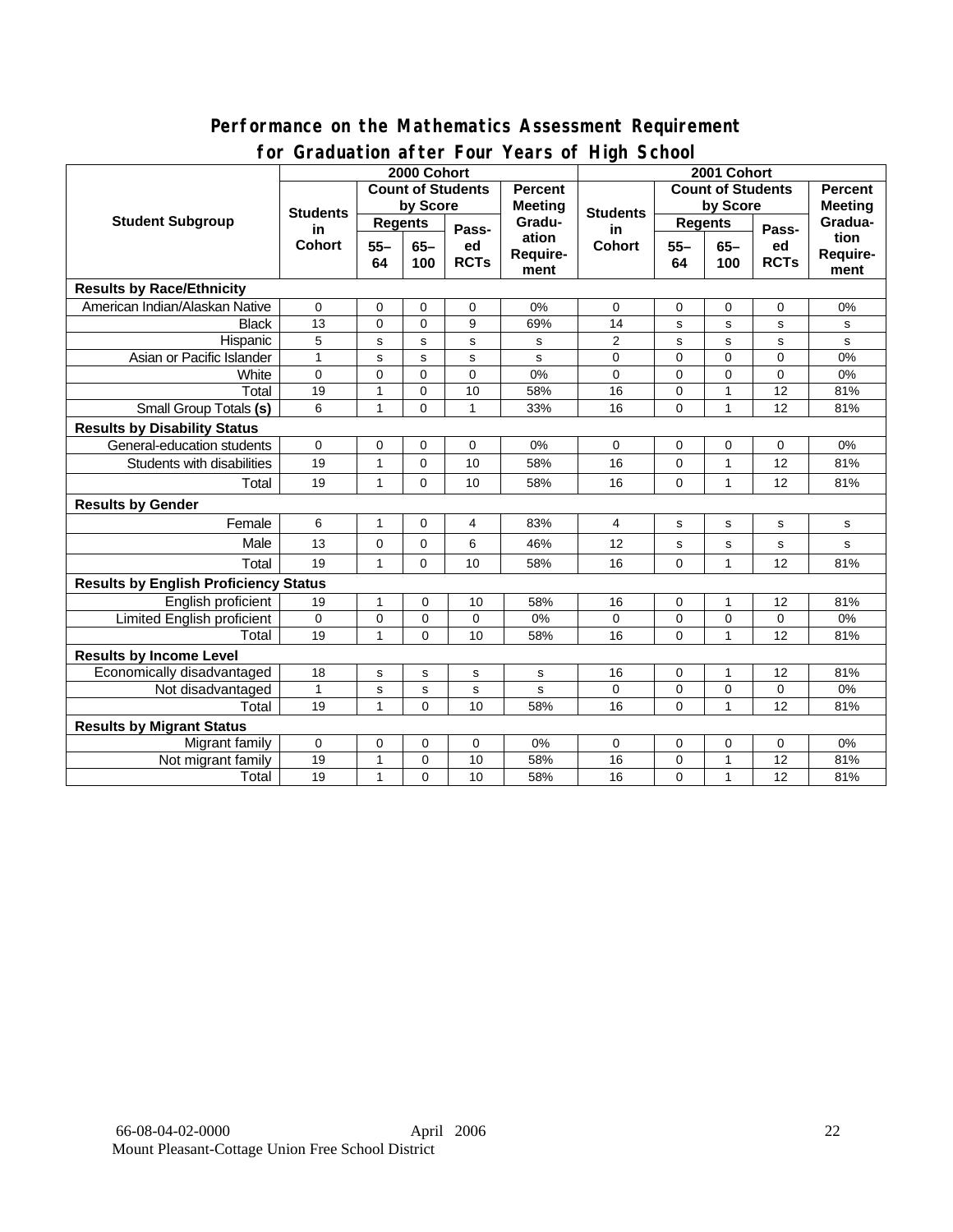## **Cohort Graduation Rates**

Students were counted as graduates if they earned a local diploma with or without a Regents endorsement by August 31<sup>st</sup> of the fourth year after first entering grade 9. The graduation-rate cohort includes students who transferred to general education development (GED) programs. These students were not counted in the district accountability cohort for English and mathematics.

|                                              | August 31, 2003                         | 1999 Cohort as of  | 2000 Cohort as of<br><b>August 31, 2004</b> |                           |  |  |  |  |  |
|----------------------------------------------|-----------------------------------------|--------------------|---------------------------------------------|---------------------------|--|--|--|--|--|
| <b>Student Subgroup</b>                      | <b>Graduation</b><br><b>Rate Cohort</b> | Graduation<br>Rate | <b>Graduation</b><br><b>Rate Cohort</b>     | <b>Graduation</b><br>Rate |  |  |  |  |  |
| <b>Results by Race/Ethnicity</b>             |                                         |                    |                                             |                           |  |  |  |  |  |
| American Indian/Alaskan Native               | $\mathbf 0$                             | 0%                 | 0                                           | 0%                        |  |  |  |  |  |
| <b>Black</b>                                 | 6                                       | 50%                | 13                                          | 31%                       |  |  |  |  |  |
| Hispanic                                     | $\mathbf 0$                             | 0%                 | 5                                           | s                         |  |  |  |  |  |
| Asian or Pacific Islander                    | $\mathbf 0$                             | 0%                 | 1                                           | s                         |  |  |  |  |  |
| White                                        | 0                                       | 0%                 | 0                                           | 0%                        |  |  |  |  |  |
| Total                                        | 6                                       | 50%                | 19                                          | 42%                       |  |  |  |  |  |
| Small Group Totals (s)                       | 0                                       | 0%                 | 6                                           | 67%                       |  |  |  |  |  |
| <b>Results by Disability Status</b>          |                                         |                    |                                             |                           |  |  |  |  |  |
| General-education students                   | $\mathbf 0$                             | 0%                 | 0                                           | 0%                        |  |  |  |  |  |
| Students with disabilities                   | 6                                       | 50%                | 19                                          | 42%                       |  |  |  |  |  |
| Total                                        | 6                                       | 50%                | 19                                          | 42%                       |  |  |  |  |  |
| <b>Results by Gender</b>                     |                                         |                    |                                             |                           |  |  |  |  |  |
| Female                                       | 2                                       | s                  | 6                                           | 33%                       |  |  |  |  |  |
| Male                                         | 4                                       | s                  | 13                                          | 46%                       |  |  |  |  |  |
| Total                                        | 6                                       | 50%                | 19                                          | 42%                       |  |  |  |  |  |
| <b>Results by English Proficiency Status</b> |                                         |                    |                                             |                           |  |  |  |  |  |
| English proficient                           | 6                                       | 50%                | 19                                          | 42%                       |  |  |  |  |  |
| Limited English proficient                   | 0                                       | 0%                 | 0                                           | 0%                        |  |  |  |  |  |
| Total                                        | 6                                       | 50%                | 19                                          | 42%                       |  |  |  |  |  |
| <b>Results by Income Level</b>               |                                         |                    |                                             |                           |  |  |  |  |  |
| Economically disadvantaged                   | $\overline{4}$                          | s                  | 18                                          | s                         |  |  |  |  |  |
| Not disadvantaged                            | $\overline{2}$                          | s                  | 1                                           | s                         |  |  |  |  |  |
| Total                                        | 6                                       | 50%                | 19                                          | 42%                       |  |  |  |  |  |
| <b>Results by Migrant Status</b>             |                                         |                    |                                             |                           |  |  |  |  |  |
| Migrant family                               | 0                                       | 0%                 | 0                                           | 0%                        |  |  |  |  |  |
| Not migrant family                           | 6                                       | 50%                | 19                                          | 42%                       |  |  |  |  |  |
| Total                                        | 6                                       | 50%                | 19                                          | 42%                       |  |  |  |  |  |